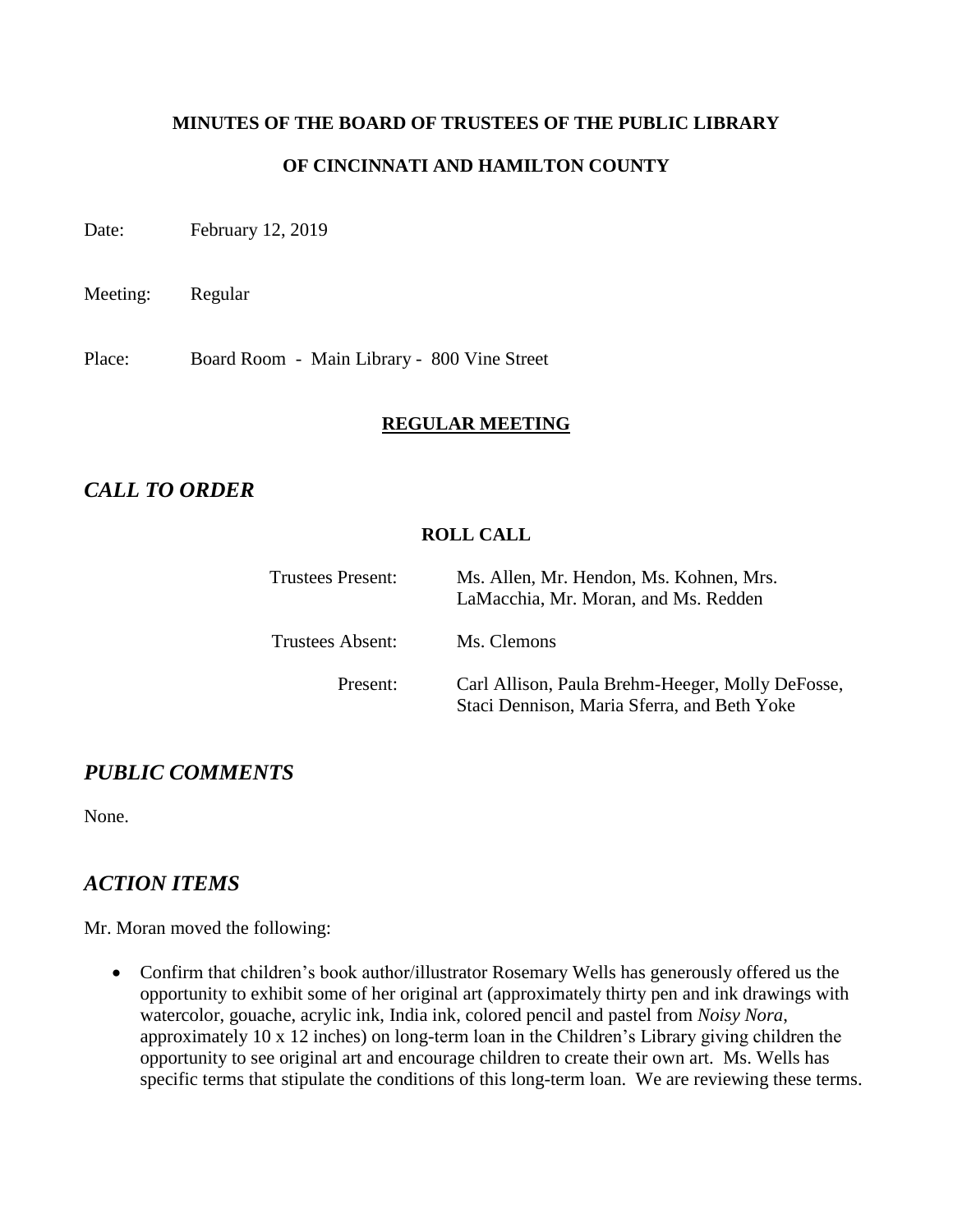- Confirm that Josh Stout, a local Over-the-Rhine resident and artist whose artwork can be seen throughout downtown, has offered to create artwork for the brick wall along the perimeter of the Main Library's Walnut Street side. Mr. Stout has offered to donate his time and necessary materials. We anticipate this project being completed in the spring.
- Approve the updated policy on Petitioning on Library Premises and Distribution and Posting of Non-Library Material policies. These updates have been reviewed by the Hamilton County Prosecutor's office.

# **Proposed Policy: Petitioning on Library Premises**

Individuals circulating petitions on Library property must follow all pertinent legal guidelines and Library policy. Petitioners are permitted to solicit names on Library property such as, walkways and parking lots, but must not interfere with ingress/egress to the Library property. Petitioners are not permitted to solicit names inside any Library building, lobby area, or immediately outside any entrance doors.

Campaign material is only permitted to be distributed outside of Library buildings which serve as a polling location. Individuals distributing campaign material must: i) do so at least 100 ft. from the entrance of the Library building serving as a polling location; and ii) not block or interfere in any way with ingress/egress to the Library property.

# **Proposed Policy: Distribution and Posting of Non-Library Material Policy**

The Public Library of Cincinnati and Hamilton County only posts and distributes posters, flyers, brochures, and other miscellaneous announcements that publicize community events of a civic, cultural, educational, or recreational nature that are open to everyone and presented by noncommercial groups located in Hamilton County. No items, including surveys of any nature, may be posted or distributed without approval from the Library's Eva Jane Romaine Coombe Director. Items to be considered for posting or distribution should be submitted to the Management at the appropriate location who may review the material for further consideration with the Marketing Department and/or the Eva Jane Romaine Coombe Director as needed. The display and distribution of non-library materials does not constitute endorsement of the materials' content by the Public Library.

Mrs. LaMacchia seconded.

Voting for the motion: Ms. Allen, Mr. Hendon, Ms. Kohnen, Mrs. LaMacchia, Mr. Moran, and Ms. Redden … 6 ayes. The motion carried. **(03-2019)**.

Mr. Moran moved the following:

- Confirm that on January 30, 2019, bids for the 2018 Main Library Roof North Building were received. The lowest responsible bidder was Imbus Roofing Co, Inc.
- Approve the 2018 Main Library Roof North Building Project Budget including a contingency of  $10\%$ :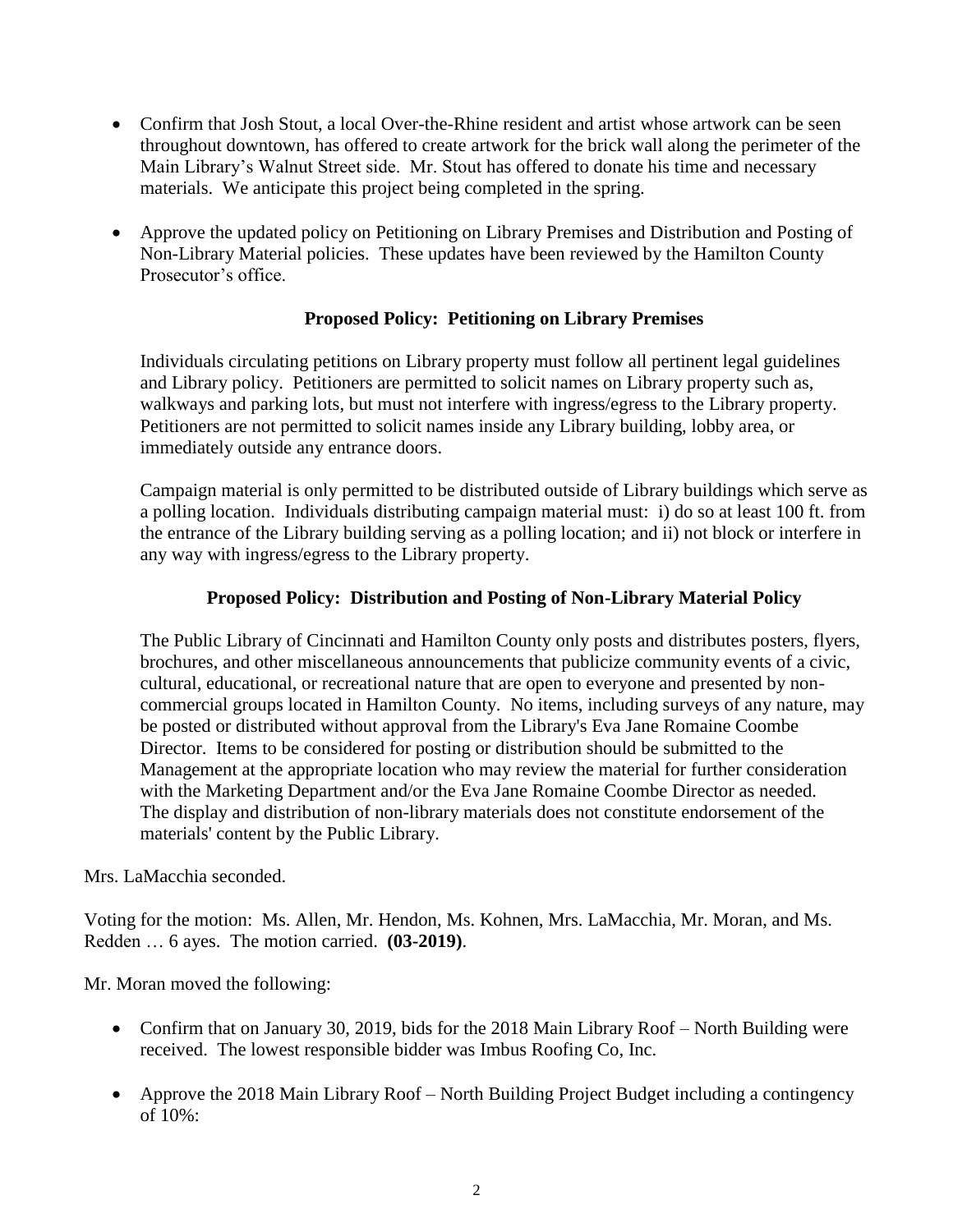| Project budget:                   |             |
|-----------------------------------|-------------|
| Contract:                         | \$1,099,500 |
| Contingency:                      | \$109,950   |
| <b>Total Construction Budget:</b> | \$1,209,450 |

- Authorize the Eva Jane Romaine Coombe Director to approve change orders that do not increase the overall budget and to execute the Certificate of Substantial Completion. All change orders will be reported to the Board for confirmation.
- Authorize the following bid advertisements for HVAC upgrades. Furthermore, authorize the Library's Eva Jane Romaine Coombe Director to review the bids with the Chair of the Facilities and Finance and Audit Committee and enter into a contract with the lowest responsible bidder.

# **ADVERTISEMENT FOR BIDS**

Sealed bids will be received by the Board of Trustees of the Public Library of Cincinnati and Hamilton County at the Third Floor Administration Offices of the Main Public Library, 800 Vine Street, Cincinnati, Ohio 45202, until 12:00 noon, local time Thursday, April 4, 2019 for furnishing all labor, materials, equipment, services, and supervision necessary to complete the project titled:

#### **PLCH MAIN LIBRARY – 2018 ENERGY RETROFIT PROJECT (HVAC UPGRADES)**

Proposals shall be in accordance with the Contract Documents prepared by Motz Engineering, 447 Morgan Street, Cincinnati, Ohio 45206, phone (513) 621-5400. Bids received after the stated deadline will not be accepted. Bids by facsimile transmission will not be accepted. Proposals will be publicly opened and read aloud. All interested parties are invited to attend.

Individual lump sum bid for trade contract TC- 05 is requested. The estimate for the contract is:

TC-05 HVAC Upgrades………………………….\$2,735,000

Total: \$2,735,000

The summary of work for the proposal in TC-05 is:

Remove existing steam boilers and associated steam and condensate return piping, finned pipe, heaters, and all associated accessories and controls. Install new pre-purchased high-efficiency hot water boilers and hot water piping, finned pipe, heaters, controls, and electric as indicated on the plans.

Remove existing AHUs and install new pre-purchased AHUs. Replace associated ductwork, coils, electric, controls, and accessories as indicated on the drawings. Make modifications to existing return air and energy recovery systems. Bid shall include all general, HVAC, controls, and electric work.

Make modifications to existing return air system, controls, and energy recovery ventilator.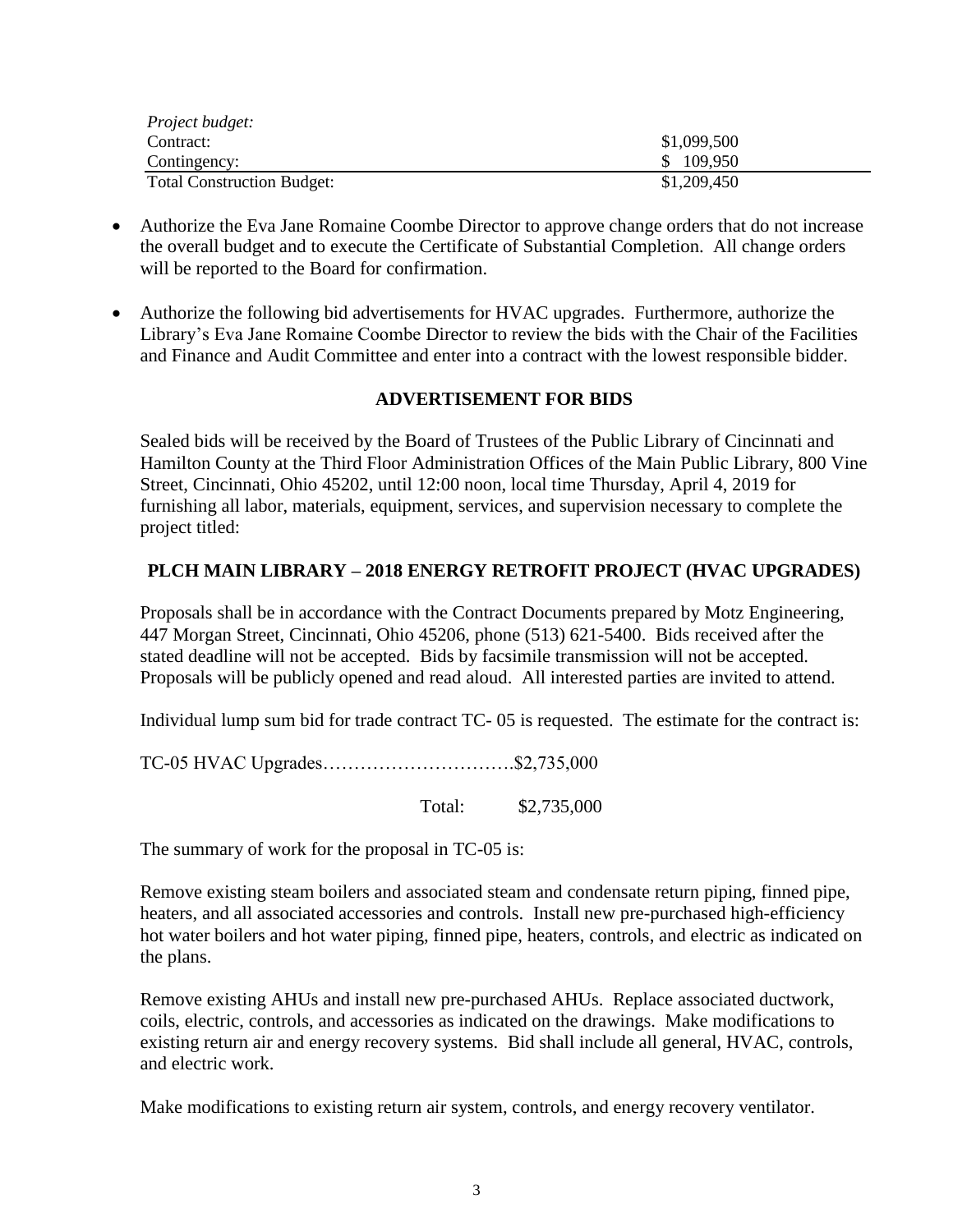Starting Friday, March 15, 2019, bidders may purchase Contract Documents (full sets only) at the cost of reproduction from Phipps Reprographics, 6920 Plainfield Road, Cincinnati, Ohio 45236, phone (513) 793-1030.

A pre-bid meeting will be held at the Main Library, 800 Vine Street (Third Floor – Tower Room), Cincinnati, Ohio 45202 on Thursday, March 21, 2019 at 1:00 P.M.

Bidders shall submit with their bid a bid guaranty in the form of either (1) a combined bid guaranty and contract bond for the full amount of the bid or (2) a certified check, cashier's check drawn on a solvent bank or irrevocable letter of credit in the sum of ten percent (10%) of the bid amount, including the base bid and alternates as a bid security. The bid guaranty shall be in strict compliance with Sections 153.54, 153.57, and 153.571 of the Ohio Revised Code (ORC), as applicable. The bidder to whom the contract is awarded will be required to furnish a contract bond in the sum equal to 100% of the proposal.

Bidders shall comply with the Prevailing Wage Rates on public improvements in Hamilton County, Ohio, as ascertained and determined by the Ohio Department of Commerce Bureau of Labor & Worker Safety as provided in Section 4115 of the Ohio Revised Code.

Submitted bids shall not be withdrawn for a period of sixty (60) days following the date of the bid opening. The Owner shall award contracts to the lowest responsible bidder.

The Board of Trustees of the Public Library of Cincinnati and Hamilton County reserves the right to reject any or all bids and to waive informalities in bidding.

By Order of: The Board of Trustees of the Public Library of Cincinnati and Hamilton County, Ohio.

This notice is posted on the Public Library of Cincinnati and Hamilton County website and can be found by a link on the home page at: www.cincinnatilibrary.org.

- Authorize waiving the pre-audit conference. The audit for 2018 will be performed by the Auditor of State's Office. The audit is scheduled to begin the first week of March. The auditors have extended an offer for a pre-audit conference with the Board.
- Approve the license agreement with the Mariemont School Board for temporary use of part of Library property, to be used for a construction trailer and construction parking.

In working through this request the Library discovered that the property that the Mariemont Branch sits on was given to the Library by the Village of Mariemont. The deed included a reverter clause that stated the property would revert to Mariemont if it was used for anything other than Library purposes. The Hamilton County Prosecutor's Office worked with the Village of Mariemont to resolve this so that the Library could grant the temporary use. The execution of the license agreement is subject to satisfactory review by the Prosecutor's Office on action to be taken by the Mariemont Village Council in the matter of the reverter clause. The agreement has otherwise been approved by the Prosecutor's Office.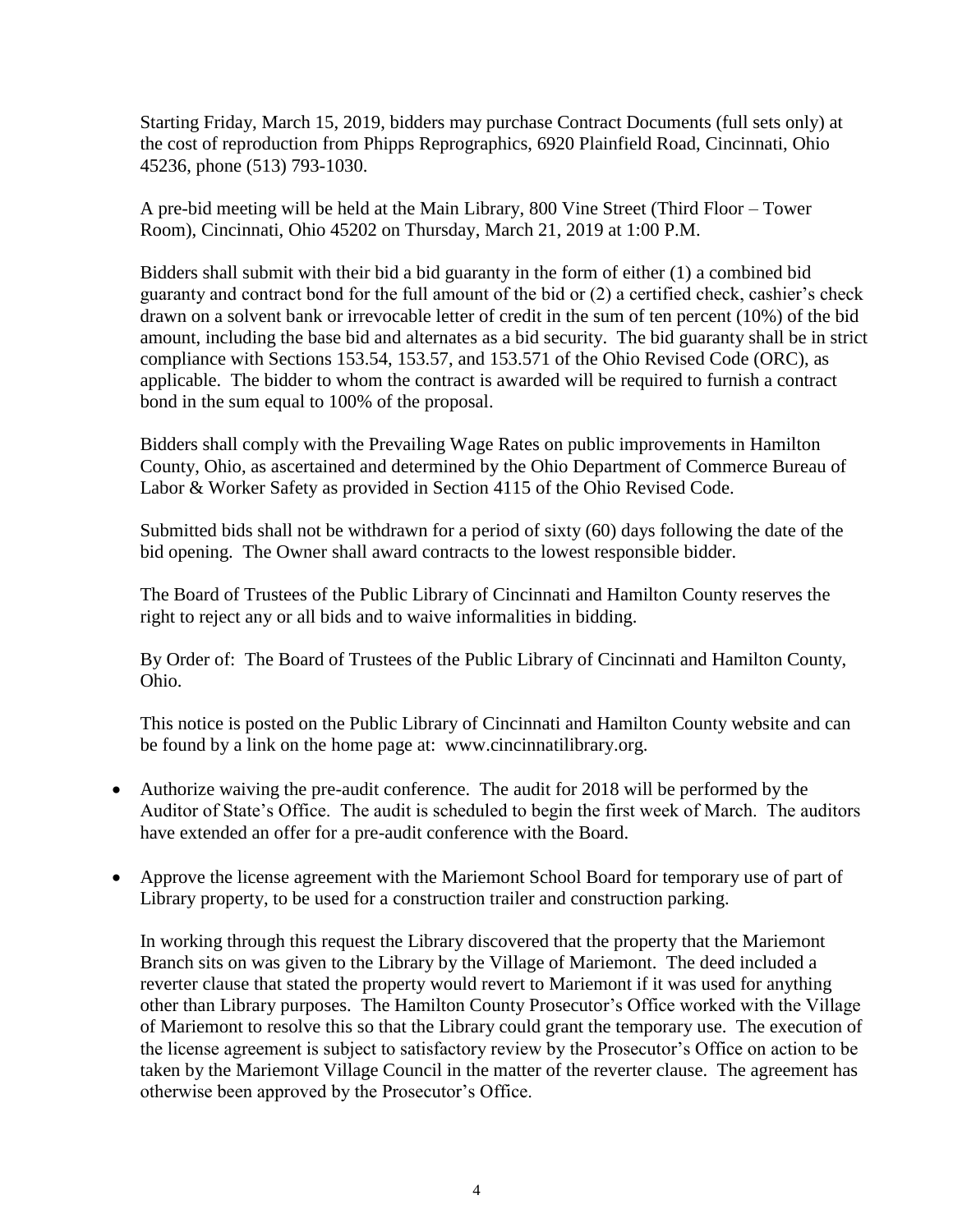#### **LICENSE AGREEMENT**

This License Agreement is made as of February 12, 2019, between The Public Library of Cincinnati and Hamilton County (Licensor), 800 Vine Street, Cincinnati, Ohio 45202-2009 and Mariemont School District (Licensee), 2 Warrior Way, Cincinnati, Ohio 45227.

- 1. Subject to the terms and conditions set forth in this Agreement, Licensor grants Licensee a nonexclusive license (the "License"), to enter upon and use the real property of Licensor (the "Licensed Premises") consisting of approximately 0.766 acres of undeveloped land (Auditor's parcel number 527-0020-0521-90) located immediately east of the paved parking lot of the Mariemont Branch of the Public Library of Cincinnati and Hamilton County, 3810 Pocahontas Avenue, Cincinnati, Ohio 45227. The Licensed Premises may be used by Licensee only for purposes of ingress, egress, temporary office space, and parking on the Licensed Premises to facilitate Licensee's improvement of its real property located at 2 Warrior Way, Cincinnati, Ohio 45227. The proposed use of the Licensed Premises shall conform to the plan proposed by the Licensee, attached hereto and marked Exhibit "A." Licensee shall not be permitted to commit any waste, cause any other damage to the Licensed Premises, or use the Licensed Premises for purposes other than those specified above.
- 2. The License will commence on the date first written above and shall terminate automatically at 6:00 p.m. on December 31, 2021. Prior to the termination date, either Licensor or Licensee may terminate this License Agreement effective upon 30 days written notice to the other party. Upon termination of the License, whether at the expiration of the term or by notice of intent to terminate by either party, Licensee's right to enter upon and use the Licensed Premises shall cease.
- 3. Licensee shall restore and repair the Licensed Premises to the same condition it was in at the time the License commenced, unless otherwise agreed to by the parties in writing. Any repair and restoration shall be pursuant to the approval of the Licensor. Licensor's approval shall not be unreasonably withheld. Licensee shall maintain the Licensed Premises in a good, safe, and clean manner and in compliance with all applicable local and state laws and regulations of the appropriate governmental authorities, all at Licensee's sole cost and expense.
- 4. Licensee shall indemnify and hold Licensor harmless from and against all damages, losses, judgments, costs, and expenses, including attorneys' fees, incurred by or imposed upon Licensor or the Licensed Premises directly or indirectly in connection with any entry upon or activity conducted on the Licensed Premises by Licensee or its employees, agents, contractors, invitees, and/or trespassers. Without limiting the foregoing, Licensee shall not suffer or permit any mechanics' or materialmen's liens to be filed against the Licensed Premises by reason of any work, labor, services, materials, or equipment supplied or claimed to have been supplied to Licensee or any contractor or subcontractor of Licensee. If any mechanic's or materialman's lien is filed against the Licensed Premises, then Licensee shall, promptly after notice of filing, either i) cause the same to be discharged of record by deposit in court or bonding or ii) furnish Licensor with indemnification or other security against loss or damage arising from the lien in form and substance reasonably satisfactory to Licensor. If Licensee learns of any claim or action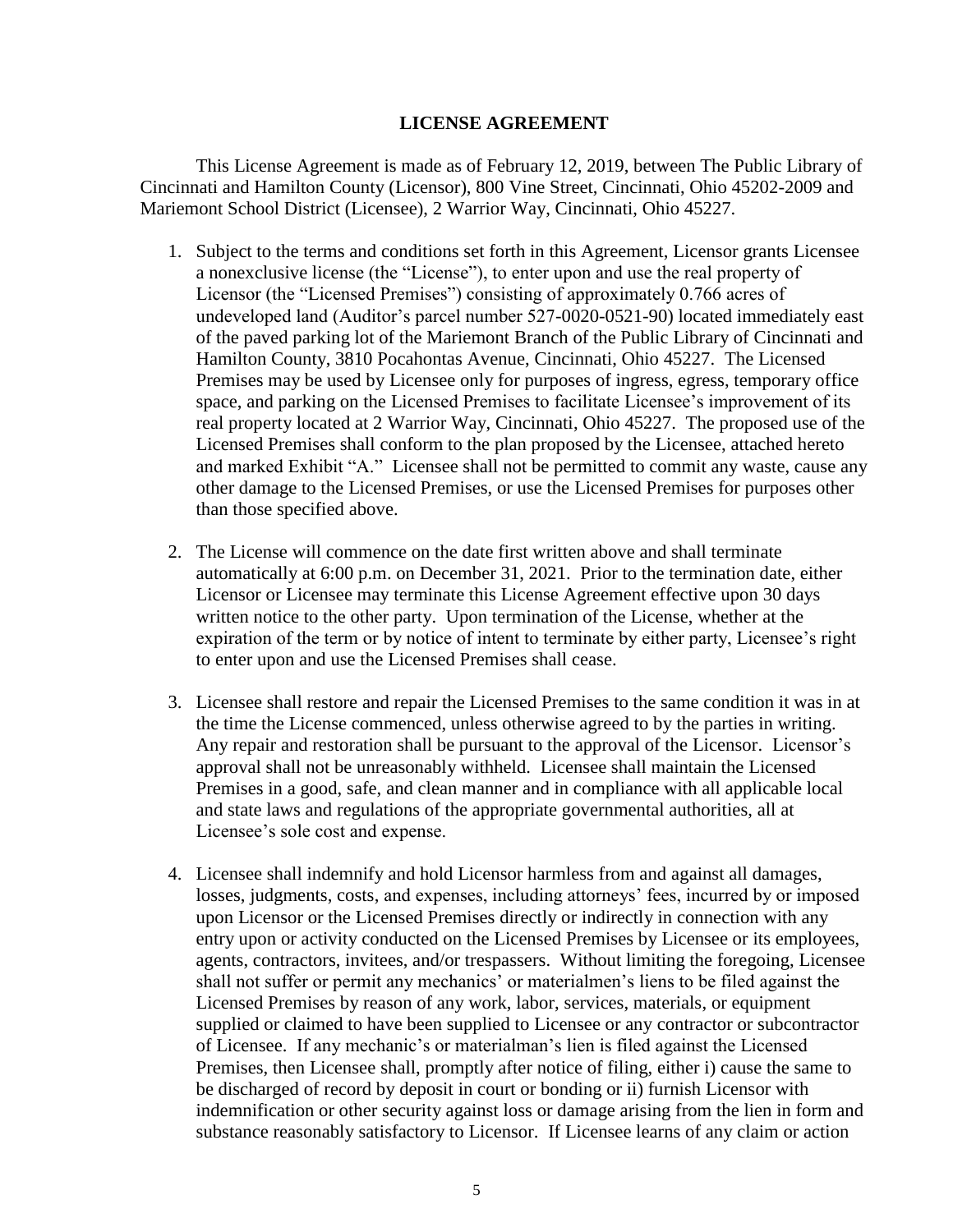pertaining to mechanic's or materialmen's liens, Licensee shall give prompt notice of the same to Licensor.

- 5. Licensee shall procure and maintain at Licensee's sole expense a policy of liability insurance covering the Licensor and naming the Licensor as an additional insured (the Public Library of Cincinnati and Hamilton County) with policy limits of not less than \$2,000,000.00 per occurrence for bodily injury or death, and \$2,000,000.00 per occurrence for property damage. Licensee shall deliver to Licensor a certificate of this insurance upon execution of this Agreement.
- 6. This Agreement is not assignable by Licensee. Any assignment shall be void and of no force and effect.
- 7. Licensee shall have full right and privilege to use the Licensed Premises for the purposes as stated in Paragraph 1 herein. Licensor shall not unreasonably interfere with the rights granted to Licensee hereunder.
- 8. Any notice to be given by either party to the other pursuant to the provisions of this Agreement shall be deemed to have been given when deposited in the U.S. Mail, registered or certified, return receipt requested, addressed to the other party at the address stated above or at such other address as each may designate by written notice to the other in the foregoing manner.

Signed and Acknowledged:

The Public library of Cincinnati and Hamilton County

 $\mathbf{B} \mathbf{y}$ :

Paula Brehm-Heeger Eva Jane Romaine Coombe Director

State of Ohio County of Hamilton

The foregoing instrument was acknowledged before me this \_\_\_\_ of \_\_\_\_, 2019 by Paula Brehm-Heeger, Eva Jane Romaine Coombe Director, on behalf of the Public Library of Cincinnati and Hamilton County

Notary Public State of Ohio

\_\_\_\_\_\_\_\_\_\_\_\_\_\_\_\_\_\_\_\_\_\_\_\_\_\_\_\_\_

\_\_\_\_\_\_\_\_\_\_\_\_\_\_\_\_\_\_\_\_\_\_\_\_\_\_\_\_\_

 $\mathbf{By:}$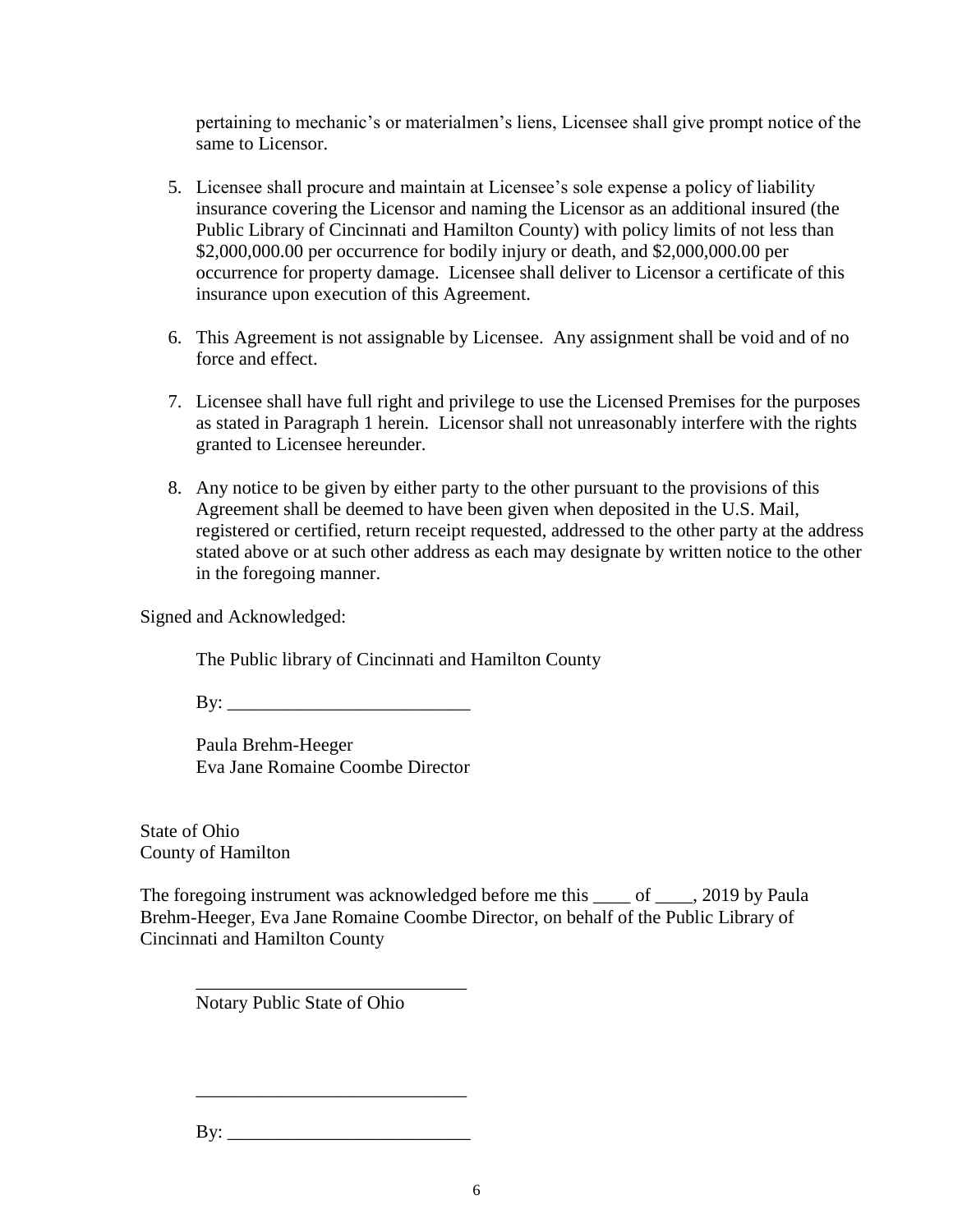Signed and Acknowledged: The Mariemont Board of Education

 $\mathbf{B} \mathbf{y}$ :

Tom Golinar Chief Financial Officer

State of Ohio County of Hamilton

The foregoing instrument was acknowledged before me this of . 2019 by Tom Golinar, Chief Financial Officer, on behalf of the Mariemont Board of Education

Notary Public State of Ohio

\_\_\_\_\_\_\_\_\_\_\_\_\_\_\_\_\_\_\_\_\_\_\_\_\_\_\_\_\_

By: \_\_\_\_\_\_\_\_\_\_\_\_\_\_\_\_\_\_\_\_\_\_\_\_\_\_

State of Ohio County of Hamilton

The foregoing instrument was acknowledged before me this \_\_\_\_\_ day of \_\_\_\_\_\_, 2019 by \_\_\_\_\_\_\_\_\_\_\_\_\_\_\_\_\_\_\_\_\_\_\_\_\_\_\_\_\_\_\_\_\_\_\_\_\_\_\_\_\_\_\_\_\_\_\_\_\_\_\_\_\_\_\_\_\_\_\_\_\_\_\_\_\_\_\_\_\_\_\_\_\_\_

\_\_\_\_\_\_\_\_\_\_\_\_\_\_\_\_\_\_\_\_\_\_\_\_\_\_\_\_\_ Notary Public State of Ohio

 Approve the additional request from the Mariemont School Board for a permanent easement of a small portion of Library property for a newly constructed sidewalk. The easement has been approved by the Hamilton County Prosecutors' Office.

#### **DEED OF EASEMENT**

**Know All Men by These Presents**: That **THE PUBLIC LIBRARY OF CINCINNATI AND HAMILTON COUNTY**, whose tax mailing address is 800 Vine St, Cincinnati, OH 45202 for valuable consideration the receipt of which is hereby acknowledged, has granted, bargained, sold, conveyed, and by these presents does grant, bargain, and convey, to the **MARIEMONT CITY SCHOOL DISTRICT BOARD OF EDUCATION**, located in the County of Hamilton,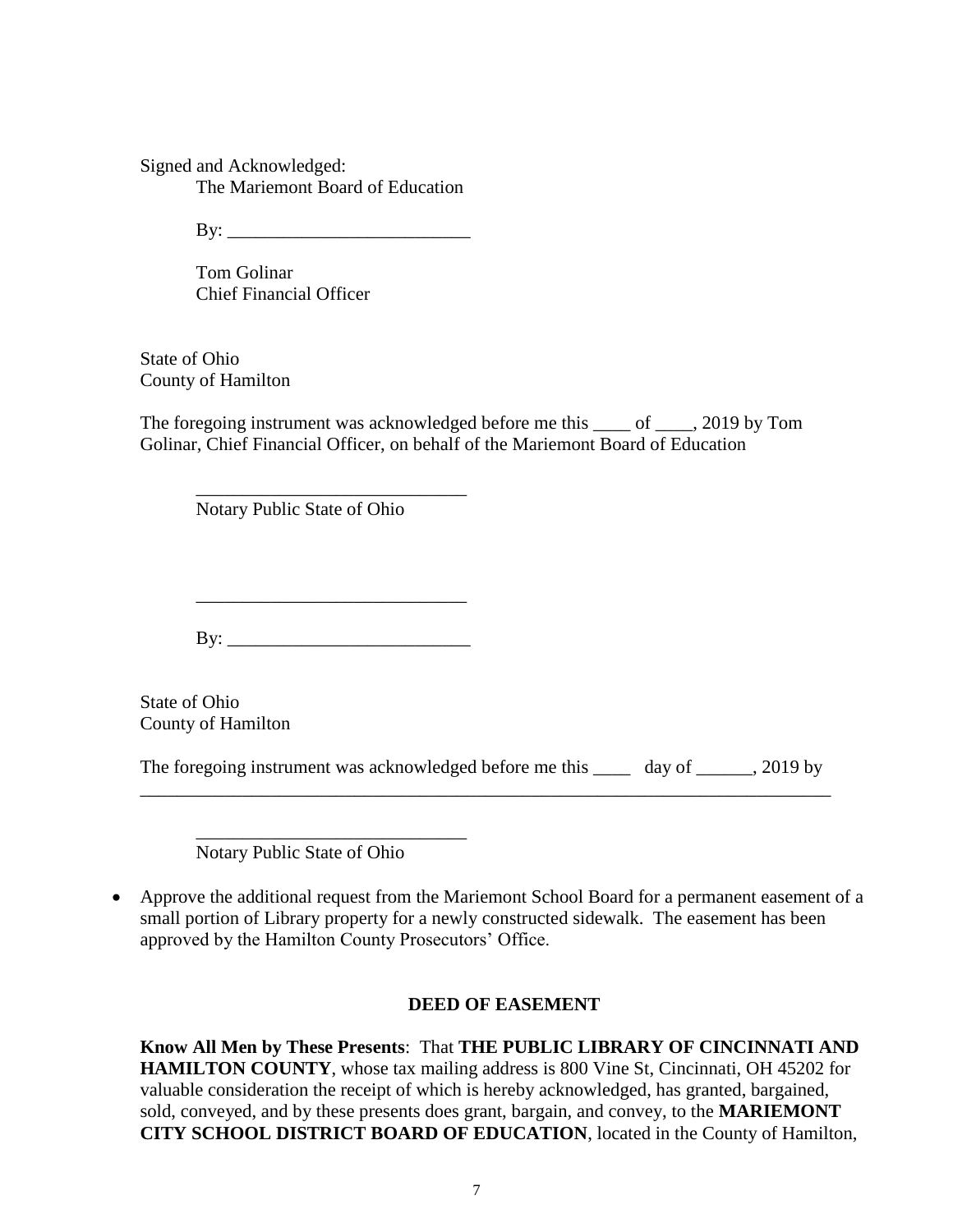State of Ohio, as Grantee, a non-exclusive easement for purposes of installing of a sidewalk (the "Sidewalk Easement"), as well as a temporary easement for purposes of constructing the same (the "Construction Easement") on, over, and through land owned by Grantor and being more particularly shown on the drawing attached hereto as Exhibit A and described as follows (the "Property":

The Sidewalk Easement:

Situated in Section 3, Town 4, Fractional Range 2, Village of Mariemont, Columbia Township, Hamilton County, Ohio, and being part of a tract of land conveyed to the Public Library of Cincinnati and Hamilton County in D.B. 3733 Pg. 508, the boundary of a sidewalk easement being more particularly described as follows:

Beginning at the northeast corner of said Public Library tract of land;

Thence along the east line of said Public Library tract of land,  $S36^{\circ}33'51''W$  a distance of 11.46 feet;

Thence through said Public Library tract of land, N14°00'29"W a distance of 17.74 feet to a point in the north line of said Public Library tract of land;

Thence along said north line,  $S54^{\circ}13'10''E$  a distance of 13.71 feet to the point of beginning.

Containing 0.002 acres, more or less and being subject to easements, restrictions and rights of way of record.

Bearings are based on Hamilton County Monument Nos. 2235 Pg. 2236A.

The Temporary Construction Easement (Termination upon the earlier of i) the date of completion of the sidewalk, or ii) on 9/1/2021):

Situated in Section 3, Town 4, Fractional Range 2, Village of Mariemont, Columbia Township, Hamilton County, Ohio, and being part of a tract of land conveyed to the Public Library of Cincinnati and Hamilton County in D.B. 3733 Pg. 508, the boundary of a construction easement being more particularly described as follows:

Beginning at a point in the east line of said Public Library tract of land, said point being S36°33'51"W a distance of 11.46 feet from the northeast corner of said Public Library tract of land;

Thence along said east line, S36°33'51"W a distance of 24.73 feet;

Thence through said Public Library tract of land, N11°16'03"W a distance of 53.10 feet to a point in the north line of said Public Library tract of land;

Thence along said north line, S54°13'10"E a distance of 25.66 feet;

Thence through said Public Library tract of land, S14°00'29"E a distance of 17.74 feet to the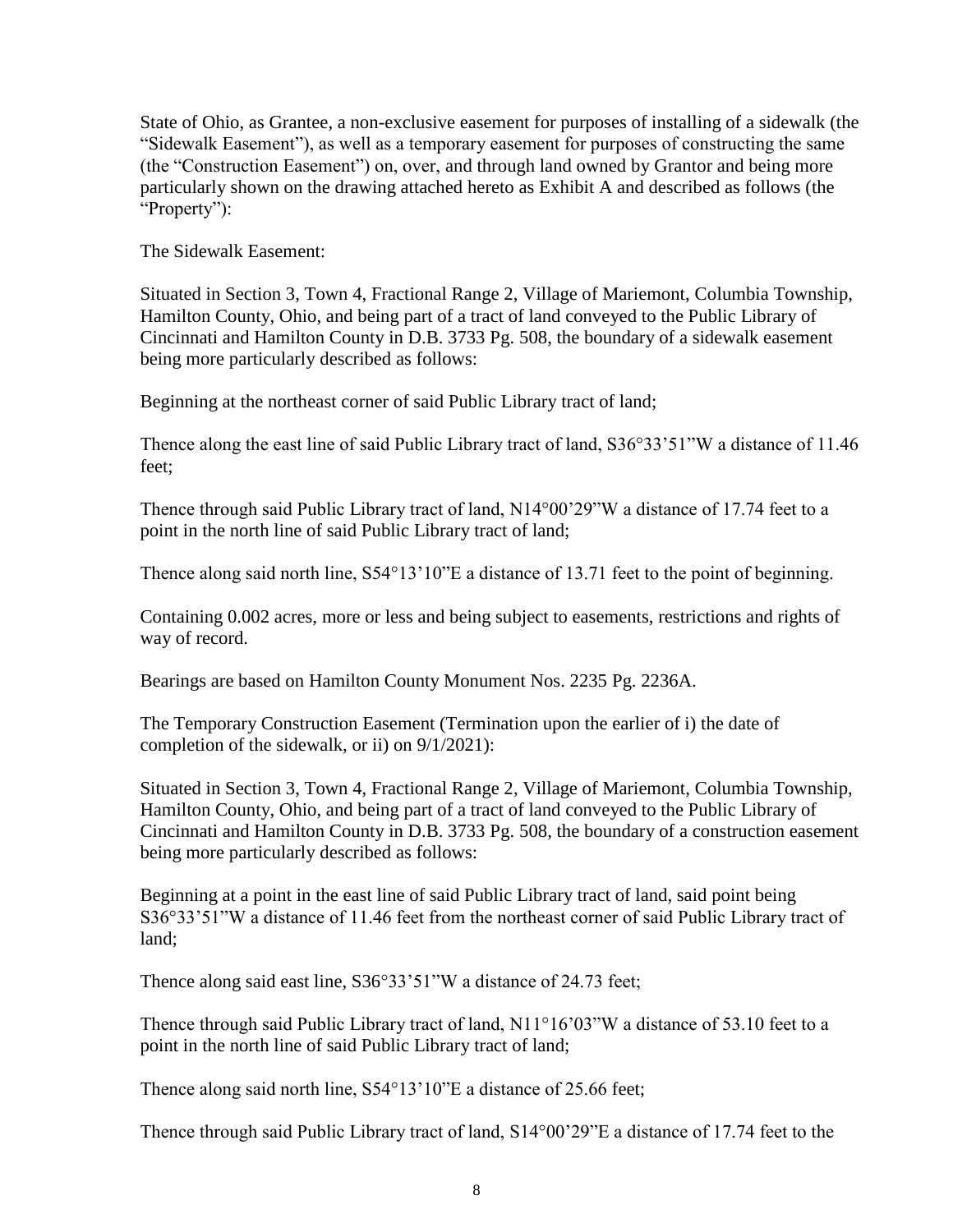point of beginning.

Containing 0.015 acres, more or less and being subject to easements, restrictions and rights of way of record.

Bearings are based on Hamilton County Monument Nos. 2235 Pg. 2236A.

If the Property or adjoining premises is disturbed or damaged by Grantee, its employees, agents or invitees when utilizing the Easement, Grantee, upon the written request of Grantor, shall repair the damage and restore the Property to the condition in which it was found prior to such use; and Grantee, its agents or contractors may, upon written request of Grantor, enter upon the Property for the purpose of repairing and restoring the Property and / or adjoining premises as aforesaid. Grantor shall otherwise maintain the Property.

**IN WITNESS WHEREOF**, the said Grantor, has caused its name to be subscribed hereto by representatives authorized to execute the within Deed of Easement, this \_\_\_\_\_ day of \_\_\_\_\_\_\_\_\_\_\_\_\_\_\_\_\_\_, 2019.

### **GRANTOR**

By \_\_\_\_\_\_\_\_\_\_\_\_\_\_\_\_\_\_\_\_\_\_\_\_\_\_\_\_\_\_\_

\_\_\_\_\_\_\_\_\_\_\_\_\_\_\_\_\_\_\_\_\_\_\_\_\_\_\_\_\_\_\_\_\_\_ Title

By \_\_\_\_\_\_\_\_\_\_\_\_\_\_\_\_\_\_\_\_\_\_\_\_\_\_\_\_\_\_\_

\_\_\_\_\_\_\_\_\_\_\_\_\_\_\_\_\_\_\_\_\_\_\_\_\_\_\_\_\_\_\_\_\_\_

\_\_\_\_\_\_\_\_\_\_\_\_\_\_\_\_\_\_\_\_\_\_\_\_\_\_\_\_\_\_\_\_\_\_\_

Title

STATE OF OHIO: SS: COUNTY OF HAMILTON:

Be It Remembered, that on the \_\_\_\_\_ day of \_\_\_\_\_\_\_\_\_\_\_\_\_\_\_\_\_\_\_ 2019, before me, the subscriber, a notary public, in and for said county and state, personally came  $\Box$ ,  $\Box$ (Title)  $\Box$ , of the Grantor in the foregoing Deed, and acknowledged the signing thereof on behalf of the Grantor to be its voluntary act and deed, pursuant to authority of the Public Library of Cincinnati and Hamilton County.

In Testimony Whereof, I have hereunto subscribed my name, and affixed my notarial seal, on the day and year last aforesaid.

Notary Public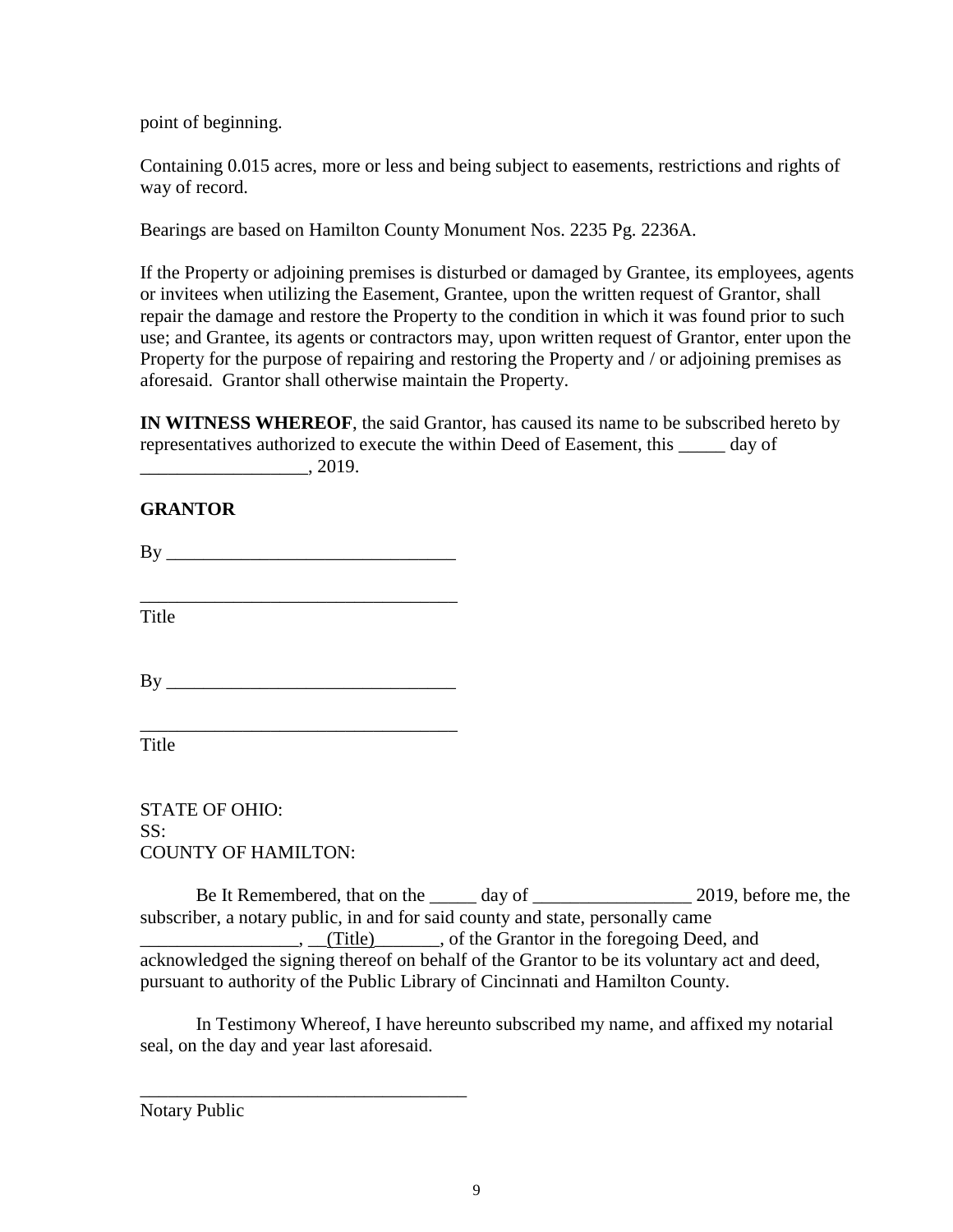# STATE OF OHIO: SS: COUNTY OF HAMILTON:

Be It Remembered, that on the \_\_\_\_\_ day of \_\_\_\_\_\_\_\_\_\_\_\_\_\_\_\_\_\_\_ 2019, before me, the subscriber, a notary public, in and for said county and state, personally came  $\Box$ ,  $\Box$ (Title)  $\Box$ , of the Grantor in the foregoing Deed, and acknowledged the signing thereof on behalf of the Grantor to be its voluntary act and deed, pursuant to authority of the Public Library of Cincinnati and Hamilton County.

In Testimony Whereof, I have hereunto subscribed my name, and affixed my notarial seal, on the day and year last aforesaid.

Notary Public

This instrument prepared by: Ryan M. LaFlamme, Esq. Ennis Britton Co, L.P.A. 1714 W. Galbraith Rd. Cincinnati, OH 45239

\_\_\_\_\_\_\_\_\_\_\_\_\_\_\_\_\_\_\_\_\_\_\_\_\_\_\_\_\_\_\_\_\_\_\_

 Authorize the release of the Fiscal Officer of personal liability related to the theft of a laptop from the Price Hill location at the Community Recreation Center on January 25, 2019. The laptop is valued at \$709.80. A police report has been filed.

Through the work of Library Security and Branch staff, the suspect was identified and subsequently arrested when he attempted to take another laptop. The Library will continue to work with the police and seek restitution.

Mrs. LaMacchia seconded.

Voting for the motion: Ms. Allen, Mr. Hendon, Ms. Kohnen, Mrs. LaMacchia, Mr. Moran, and Ms. Redden … 6 ayes. The motion carried. **(04-2019)**.

Ms. Allen moved the following:

 Approve the new policy of relocation reimbursement for physical moving expenses in those situations when it is needed to secure a top candidate.

#### **Reimbursement of Relocation Expenses**

Providing reimbursement of relocation expenses for senior-level leadership candidates is, at times, used to attract and secure a preferred candidate. The Library will provide reimbursement for physical moving expenses only (defined as assistance with expenses associated with relocating one's personal belongings). No other expenses are applicable for reimbursement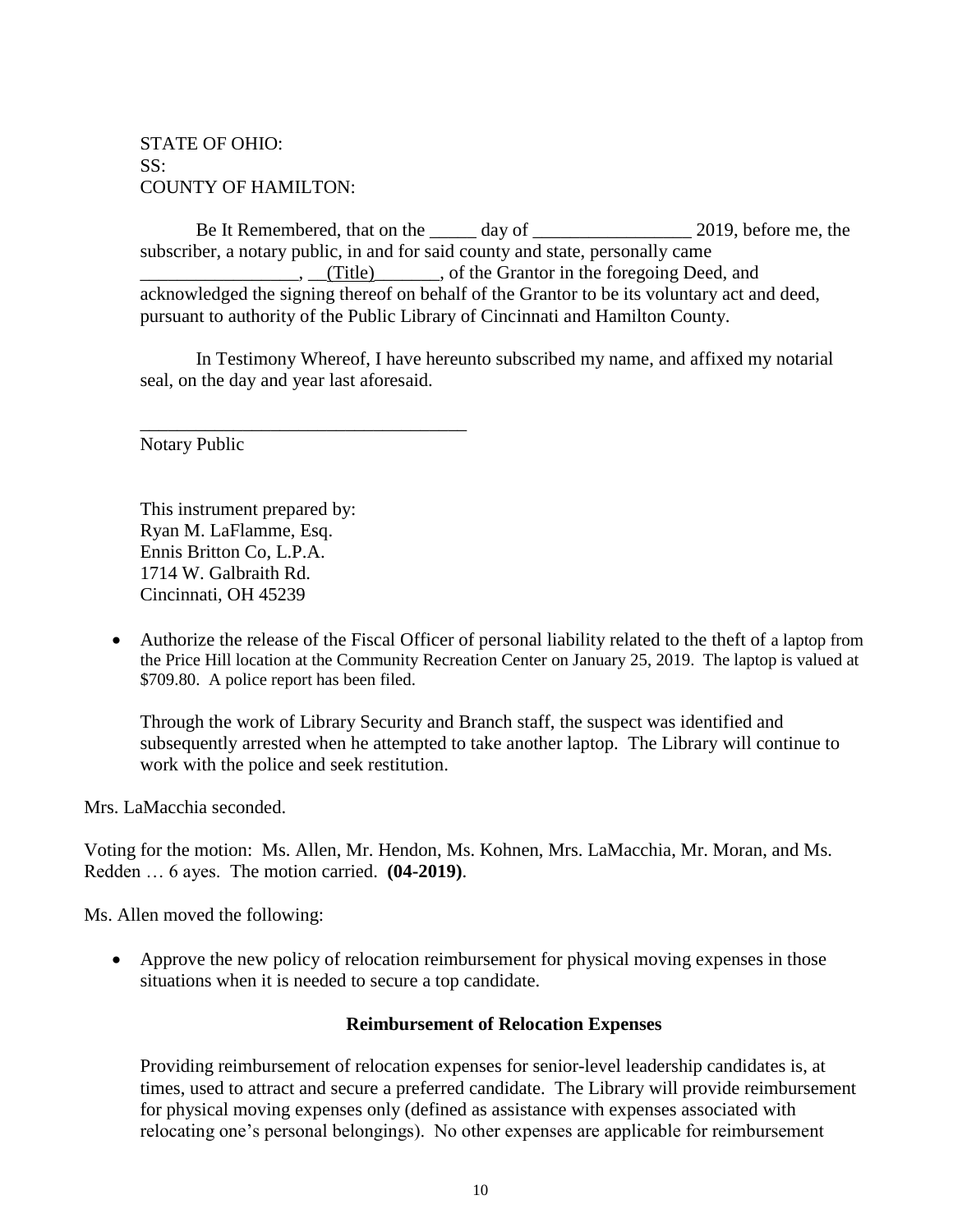(including, but not limited to: travel expenses of any nature including but not limited to mileage and/or airfare, property transactions such as commission, costs to turn on and off utilities, cost to move a vehicle, childcare/eldercare assistance, home sale assistance, temporary housing, etc. – not intended to be all inclusive).

Physical moving expense reimbursements are available for senior-level leadership positions (salary grades 12 and above). The Library will gross-up any reimbursement amount to account for any taxes on the amount the Library is paying back to the employee. The total amount of reimbursement a candidate can be offered is \$5,000. This will cost the Library a maximum of \$8,000 after the tax gross-up. Eligibility requirements also require the candidate to be relocating more than 50 miles from their current residence.

When a candidate is receiving reimbursement for relocation expenses Human Resources will contact the Library's Fiscal office and notify them of the agreed upon amount. The Fiscal office will then calculate the amount to pay the candidate in order for the candidate to receive the agreed upon amount after taxes.

In order to receive reimbursement for qualified expenses the candidate must provide an itemized receipt for expenses covered by this policy to the Human Resources Director within 90 days of incurring the expense. If the candidate voluntarily resigns from the Library within 18 months of being hired they will be required to repay the full amount (100%) of reimbursed expenses they received from the Library.

Offering an expense reimbursement should be considered as a last resort during negotiations with a potential candidate.

Approved: 3/01/2019 Effective: 3/01/2019 Reviewed: 1/30/2019

Mr. Moran seconded.

Voting for the motion: Ms. Allen, Mr. Hendon, Ms. Kohnen, Mrs. LaMacchia, Mr. Moran, and Ms. Redden … 6 ayes. The motion carried. **(05-2019)**.

# *INFORMATIONAL ITEMS*

# **EVA JANE ROMAINE COOMBE DIRECTOR'S REPORT**

Ms. Brehm-Heeger reported that:

• In 2018, the Library continued to demonstrate its excellence by again achieving impressive ratings in national metrics for public libraries, including the Library Journal (LJ) index, which rates libraries according to per capita circulation, visits, program attendance, and Internet use, awarding us a five-star rating for the sixth year in a row. This is the highest rating possible, and for libraries with budgets of \$30 million or more, we ranked second in the country. Our number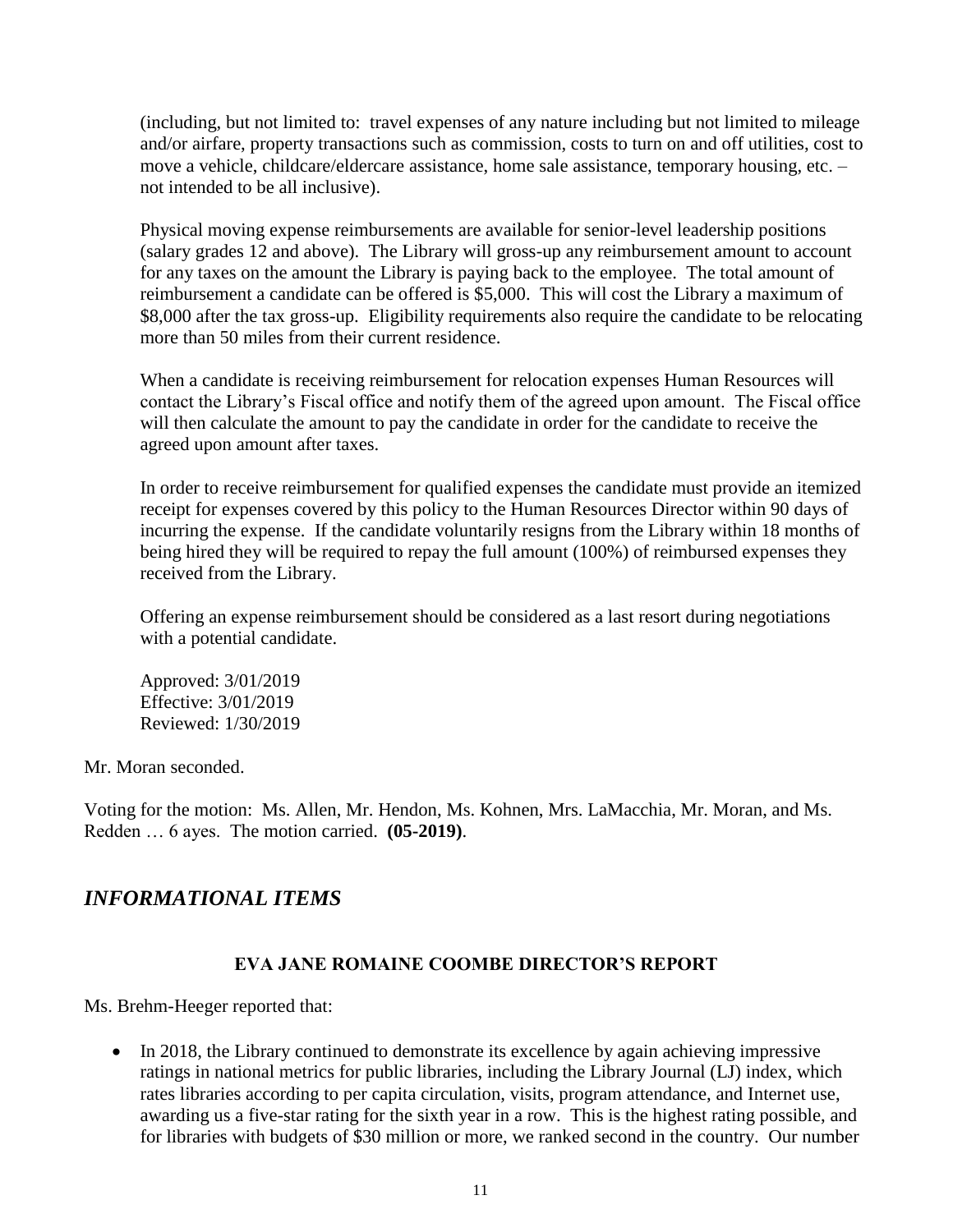of items borrowed in 2017 was so high we ranked third in the nation.

- The Library received a vote of confidence in May 2018 with taxpayers generously supporting a 1-mill levy that will support much needed facilities improvements and accessibility projects including Price Hill, a project that is already under way and which demonstrates our commitment to community engagement as we plan for future facilities and service needs.
- In the fall, the Library worked with Group 4 Architecture, Research + Planning to gather community input and feedback about the Main Library atrium as well as options for the Price Hill location. We established six planning principles at that time: Maximize Access; Transparency; Customer Focus; Operational Sustainability; Industry-leading Excellence, Diversity, and Inclusion. These principles will guide our work throughout the Facilities Master Plan project and ensure we build next generation libraries that are flexible, adaptable, and sustainable.
- The Library's success in serving young users continued with the 2018 Summer Adventure program seeing a 12% increase over last year. Through partnerships with UMC Food Ministry and Mt. Healthy City Schools, the Library was able to serve 18,248 summer meals and snacks in June and July. Ninety mini-Brain Camps were attended by 1,401 children, and 2,165 children and teens participated in twenty-nine week-long Brain Camps at the Main Library and Library branches. Another new and successful element to this year's program was Summer Reading Tutoring, with children at ten branches receiving weekly one-on-one tutoring sessions with an educator. In the fall, the Library worked with the YMCA to offer Pop-Up Preschool at Deer Park and St. Bernard.
- The Library expanded its laptop kiosk initiative, placing kiosks at three additional branch locations and the Main Library, and introduced Krayola Kiosks for children, an initiative which has proven very popular and will be implemented at additional locations in 2019.
- Last year was also a year of transition for the Library. Our long-served leader, Kimber L. Fender, retired at the end of June and the Board undertook an extensive, national search for a new Eva Jane Romaine Coombe Library Director. This search engaged the community and staff with an emphasis on collaboration and communication, an ideal foundation for all of the exciting work we will be undertaking in 2019 and beyond! Thank you to the Library's amazing, supportive community, staff, volunteers, and Board for making 2018 another outstanding year.
- On February  $1<sup>st</sup>$ , approximately forty community leaders and stakeholders attended an early morning presentation outlining the Library's 2019 plans and priorities. Board members Monica Donath Kohnen and Diane Cunningham Redden reviewed the Board of Trustees-adopted Planning Principles developed in the fall of 2018. Community partners Daniel Betts, Cincinnati Recreation Commission Executive Director, and Jorge Perez, YMCA Executive Director, spoke about the partnerships each organization has with the Library. Foundation Board President Scott Richards emceed and Paula Brehm-Heeger highlighted the Facilities Master Plan and other focus areas including workforce development, services for young people, and extending our reach through technology innovation.
- Invitations have been sent to fifty community, business, and government leaders and stakeholders to participate in the Facilities Master Plan Community Advisory Committee. The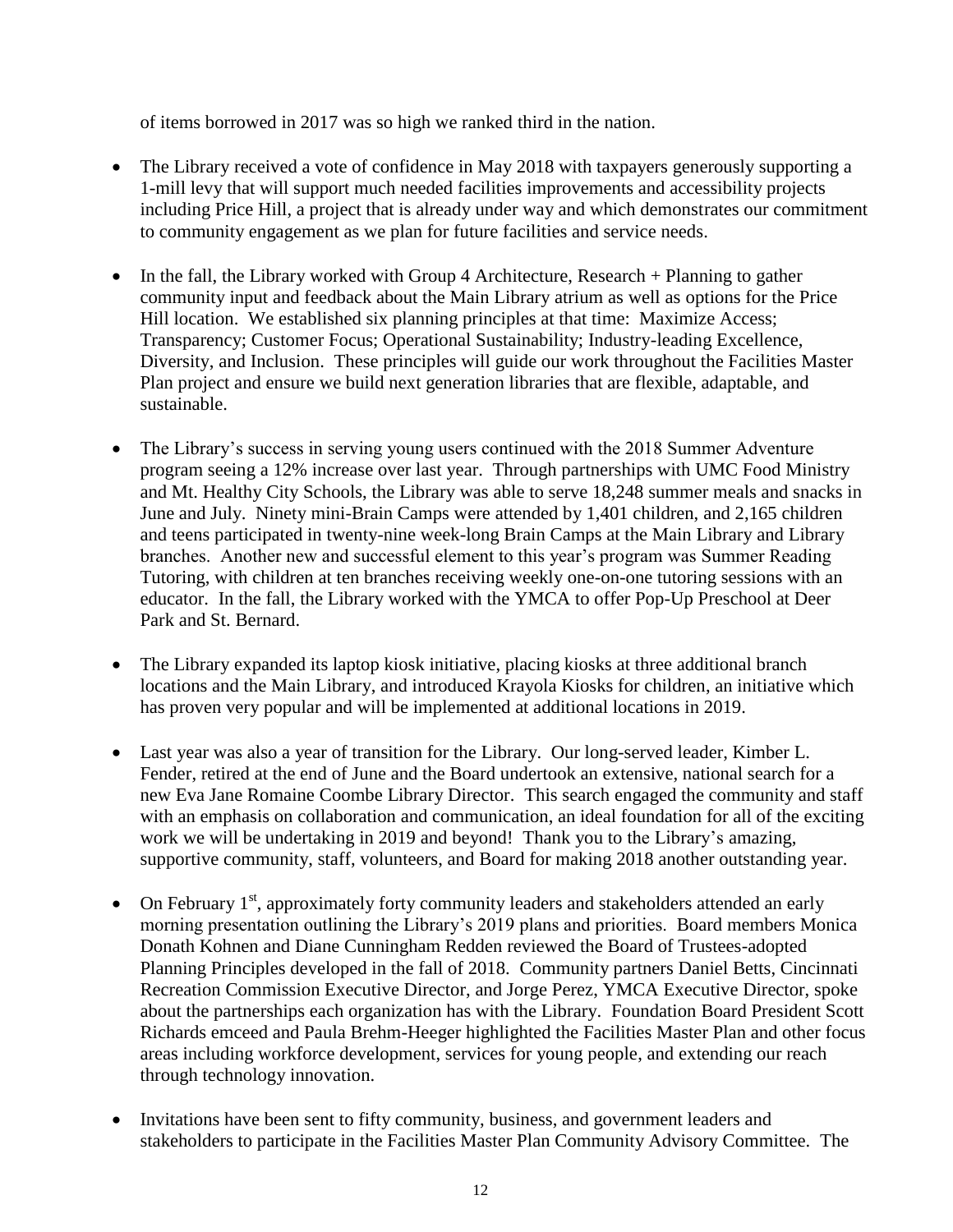first meeting of this group will be on February  $26<sup>th</sup>$  as part of the overall kickoff for the Facilities Master Plan project. The intention of this group is to provide feedback about planning activities and to communicate with the larger Hamilton County community about the Library's engagement, progress, and planning process. A staff engagement group consisting of approximately 40 staff members representing a variety of agencies and positions will meet on February 25<sup>th</sup> and will likewise provide feedback from a staff perspective.

- In late January, Paula Brehm-Heeger attended the American Library Association's Midwinter Meeting. She had the opportunity to attend two pre-conferences: Equity, Diversity and Inclusion in Public Libraries and Advancing Racial Equity in Public Libraries. Additionally Ms. Brehm-Heeger met with publisher representatives about effective options for libraries and publishers to work together in the evolving eBook market in order to maximize public library users' access to eBooks and eAudiobooks.
- The Ohio Library Council's (OLC) annual legislative day will be held April  $9<sup>th</sup>$  in Columbus.
- Paula Brehm-Heeger has been appointed to the Southwest Ohio Regional Workforce Investment Board (SWORWIB). This appointment supports the Library's continuing workforce development activities with community and government agencies, including OhioMeansJobs and Hamilton County Department of Jobs and Family Services. This is a two-year appointment.
- In 2018, the Library's circulation through Overdrive reached 2.3 million checkouts. The Library is also celebrating its ten-millionth Overdrive checkout this month. The Library's circulation of more than two million last year through Overdrive, which holds a very large market-share of public library e-material offerings, is among the highest (non-consortium) in North America.

# **FACILITIES AND FINANCE AND AUDIT COMMITTEE REPORT**

Mr. Moran reported that:

• Price Hill Branch Accessibility Project

The final decision to renovate and build an addition to the existing building was very well received by the community members in attendance at the January  $29<sup>th</sup>$  Price Hill public meeting. There was additional discussion about access to the parking lot. Library staff is investigating options while the project moves forward.

Price Hill Architect Project milestone dates:

| o Selection of the Conceptual Design by Library    | 3/6/19   |
|----------------------------------------------------|----------|
| o Schematic Design and Design Development conclude | 6/26/19  |
| <b>Example 3</b> Deard approves Bid Advertisement  | 8/13/19  |
| <b>Construction Documents complete</b>             | 9/18/19  |
| $\circ$ Bids Due – no later than                   | 10/16/19 |
| $\circ$ Construction begins – no later than        | 11/13/19 |
|                                                    |          |

The construction is expected to be completed in fifteen to eighteen months. The project will be designed to meet LEED certification. The architect will provide us with options and cost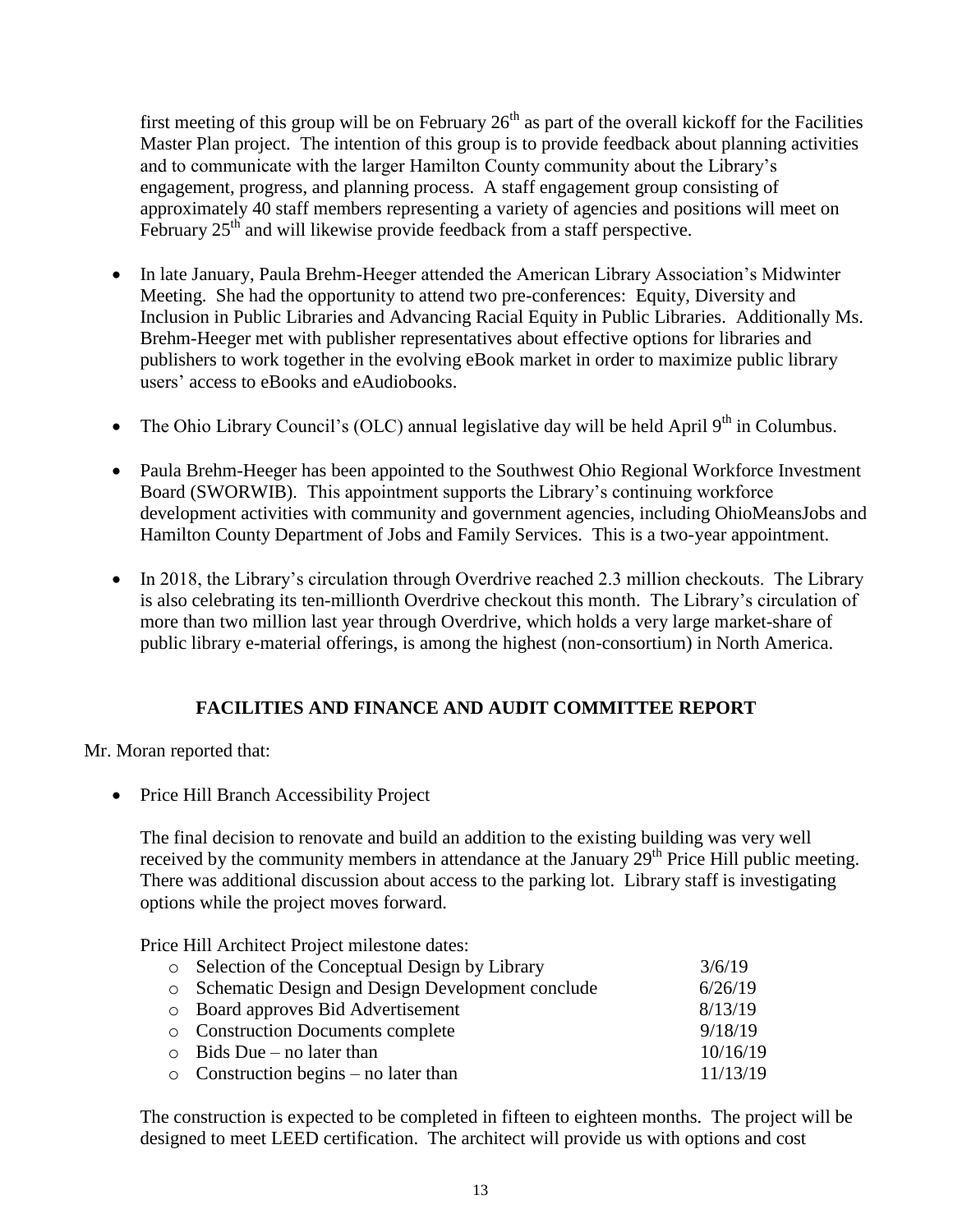estimates to meet the various designations during the design process with decisions made based on a variety of factors including budget availability and overall payback.

Madisonville and Walnut Hills Branches' Accessibility Projects

Design Impact will be holding listening sessions at both Madisonville and Walnut Hills as the first step in the community engagement process. The session at Walnut Hills is scheduled for March 18, 2019 and the session at Madisonville is scheduled for April 23, 2019.

We plan to close on the Walnut Hills property prior to the end of March. The acquisition of the property provides for a variety of addition options. The current building has 6011 square feet on both the first (lower) and second (main) level.

# **HUMAN RESOURCES COMMITTEE REPORT**

Ms. Allen reported that:

- The Library has created six additional shelver positions at the following locations: Avondale, Corryville, Mount Healthy, Northside, Walnut Hills, and West End. This is part of an effort to help create a talent pipeline for individuals within the various communities we serve.
- Carl Allison, HR Director, announced that he will leave the Library to pursue other opportunities. His last day at the Library will be February  $22<sup>nd</sup>$ .

# **STRATEGY COMMITTEE REPORT**

Mrs. LaMacchia reported that:

- The Library's annual cardholder survey launched on January  $17<sup>th</sup>$  and runs through February  $22<sup>nd</sup>$ . As of February 6<sup>th</sup>, over 4,500 cardholders have taken the survey. This year's survey focuses on satisfaction and awareness in order to provide baseline information to use as we further the strategic plan. Prior surveys were focused on differentiating usage and types of usage and the results have remained consistent for several years.
- The Library is working with Hamilton County Job and Family Services (HCJFS) to plan, implement, and evaluate a series of eight workshops targeting HCJFS clients in the Millvale community who need help obtaining employment and/or help with wrap-around supports, like child-care and transportation, needed to make employment possible. The workshops will run in March and April at the Northside Branch and will include an adult literacy component.
- *Cincinnati Works* is piloting an effort at the Main Library, which will embed *Cincinnati Works* staff in Main's TechCenter. These embedded staff will provide point-of-need support for individuals who need job-related help, such as resume writing or applying online for work. The goal is for *Cincinnati Works* staff to establish initial contact with job seekers through the Library, and then follow up with the individual as needed for more extensive job coaching.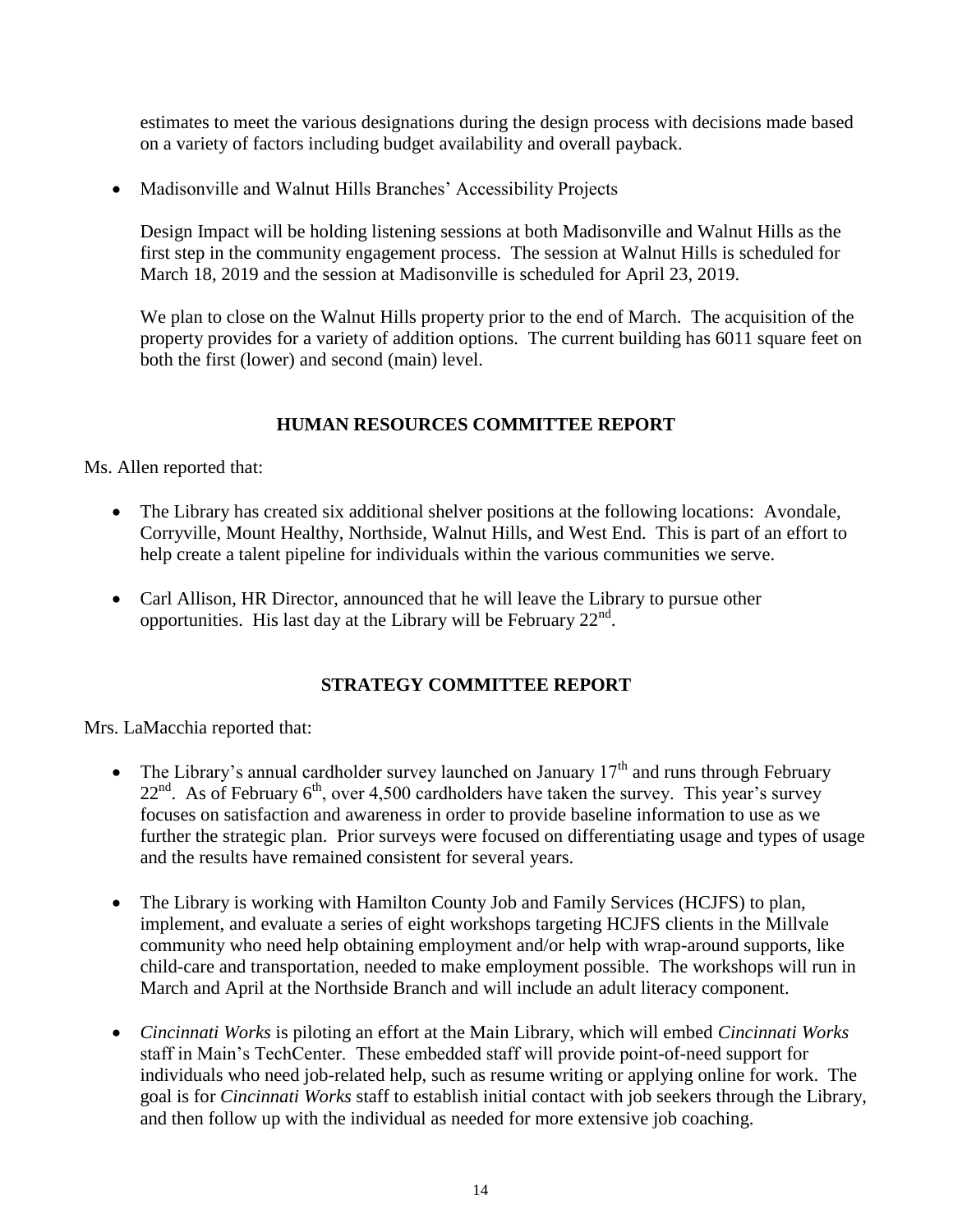- Ohio will celebrate In-Demand Jobs Week May 6–10. The Office of Workforce Transformation (OWT) promotes this statewide celebration of jobs, industries, and skills that are in-demand in our state. The Library has received early positive attention from the state with OWT flyers highlighting our Library's "Tiebrary" initiative.
- The Library has been selected to be a part of the Urban Libraries Council (ULC) Partners for Middle School STEM library cohort. More than 50 libraries submitted applications. We were one of only ten libraries selected. The initiative is centered on best practices for developing middle schoolers' STEM skills to meet the needs of a next generation workforce. Staff will participate in multiple learning experiences and the cost of associated travel will be covered as part of our selection for participation. The kickoff meeting is March 13–14, 2019 in Chicago.
- In partnership with the YMCA of Greater Cincinnati, the Library will continue the popular Pop-Up Preschool pilot at the Deer Park Branch this spring. The Library anticipates that with the conclusion of the Pop-Up Preschool pilot this coming spring, considerations will be given to expanding the service to additional locations in the fall.
- Students often struggle in school because of issues beyond their control in their personal or family life. In January, the Lighthouse Youth Advisory Council partnered with the Library's Youth Outreach Program to have a presence in the TeenSpot. On the day they visited, the Council interacted with 54 young people between the ages of 18-24, connected 6 to the Council's Youth Outreach Program to receive assistance in obtaining housing, shelter and other services, and collected contact information on 10 more youth sleeping in unstable situations.
- The Talbert House Behavioral Health Resources will provide training to managers in February related to the opioid crisis that is designed to increase knowledge of community partner resources, how to better engage people with resources who may be in crisis, and techniques for staff to reduce their own compassion fatigue. Additionally, an Opioid Crisis Community Forum was held at the Main Library on February 2<sup>nd</sup>. The Forum had more than 80 attendees and featured a discussion with panel experts from PreventionFIRST!, Talbert House, Hamilton County Public Health, and the Hamilton County Heroin Coalition.
- The Library is partnering with Soapbox Cincinnati to present a Civics Essential Game Hour on March 28 at the Sharonville Branch. Designed to improve the civics knowledge of Ohio adults, attendees will engage in an hour of fun to out-compete one another with basic civics knowledge, as well as see where they sit among the civics knowledge spectrum of fellow Ohioans. They will also receive a local civics resource list prepared in collaboration with the State Library of Ohio.

# **TECHNOLOGY COMMITTEE REPORT**

Ms. Kohnen reported that:

 The holds pick-up lockers at the Main Library became available for customer use on January 10. We will begin promoting this new service and have already had eleven checkouts from the lockers in January.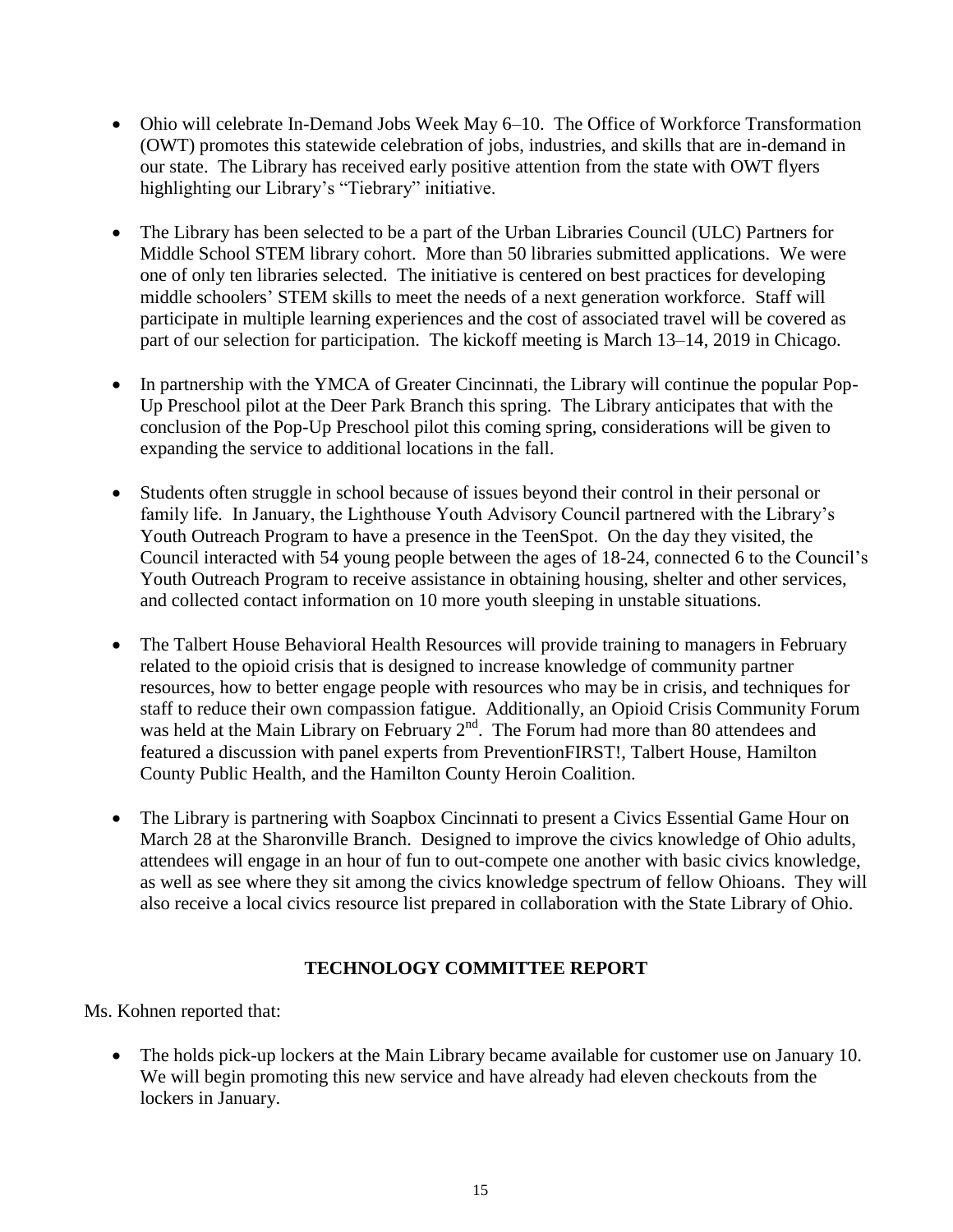Staff, in coordination with our consultant John Huber, has completed the planning work for the layout, work processes, and new delivery routes for the Distribution Center. Next steps include planning for the transition of work from the Main Library to the Distribution Center.

Mr. Moran inquired about the target date of opening the Distribution Center. Paula Brehm-Heeger stated that the goal was to have the renovation completed by August 31, 2019 and the Distribution Center to be operational by the end of 2019.

# **OPERATIONS COMMITTEE REPORT**

Ms. Redden introduced TechCenter/MakerSpace Manager Bill Hyden and Team Leader Nate Pelley.

Bill and Nate presented the following information:

 With over 71 public access computers, a thirty bay laptop kiosk, and 25 computer and technology related classes per month, the TechCenter is a crucial service for job seekers, students, small business owners, and many other members of the community.

Opened in 2007, the TechCenter provides Library customers with access to PCs, Macs, and scanners. Staff members assist customers with virtually any technology related concern they might have – from general computer assistance, to downloading eBooks, to formatting a resume. In 2018, the TechCenter underwent the most significant changes since its inception. We reduced the number of PCs from 106 to 71, added a 30 bay laptop kiosk, four dedicated "Workforce Development" stations, two dedicated stations for blind and visually impaired customers, and a station for video conferencing.

Celebrating its  $4<sup>th</sup>$  anniversary on January 26, 2019, the MakerSpace provides users of all ages and skill levels with access to technology and equipment that they may not otherwise have access to – things like 3D printers, a laser cutter, vinyl printers, Adobe software, and more. Many small businesses and nonprofits rely on the MakerSpace to create promotional materials and entrepreneurs use the MakerSpace to create videos, art, audio book recordings, and prototypes of ideas. The MakerSpace added an additional vinyl printer in 2017 and unveiled a UV printer in early 2019.

# Ms. Redden reported that:

- The Main Library has been a U.S. Passport Application Acceptance Facility since 2003. In the spring of 2018, service was expanded to both the Anderson Branch and the Harrison Branch as staff completed training to be Passport Agents. The expanded service has proven popular enough that two additional locations will be added this spring. Corryville Branch and Symmes Township Branch will begin service as soon as they receive their designation from the U.S. Department of State. Service at the branch locations is Saturdays only by appointment.
- Casey Titschinger, Covedale Branch Manager, has been accepted into the 2019 Public Library Association (PLA) Leadership Academy. PLA is a division of the American Library Association. Casey has been selected as one of 28 exceptional librarians to participate in the spring 2019 PLA Leadership Academy, which will be held March 25–29 in Chicago.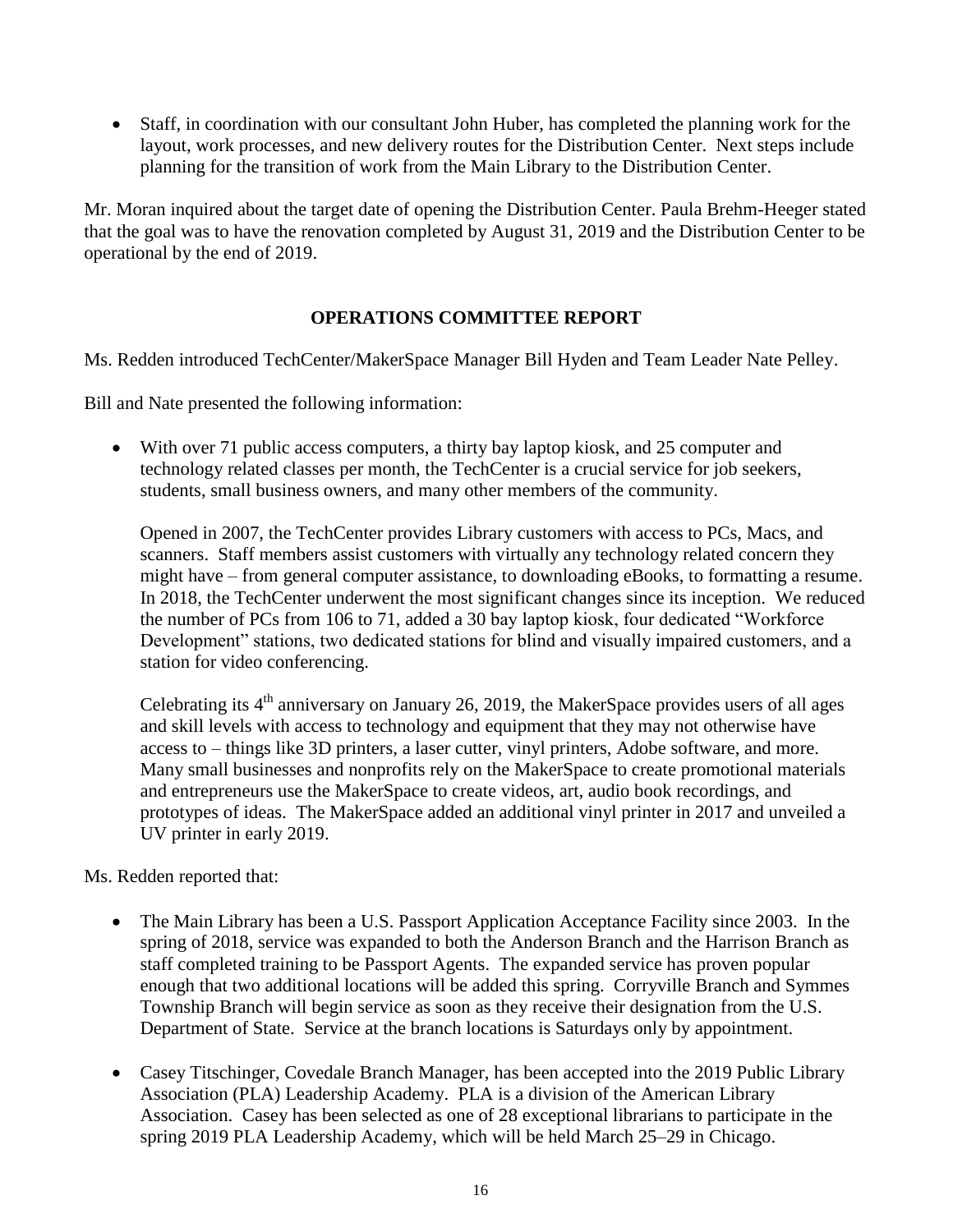- The Career Online High School program, administered through the Education and Homework Support Department, continues to assist many non-traditional adult students with the completion of their high school coursework in pursuit of earning a High School Equivalency credential. A graduation event will be held for several of the graduates and their families on Wednesday, February  $20<sup>th</sup>$  in the evening at the Main Library.
- In partnership with the Talbert House, the St. Bernard Branch Library will provide support with a recent grant Talbert House received to improve safety and safety-awareness for seniors in the neighborhoods of St. Bernard and Elmwood Place. The Library's role will be to assist in staging informational sessions to hear concerns from seniors in the community and to pass on safety information via a "coffee chat" forum.
- As part of the National Youth Foundation's Youth Writing Workshop program, students from Bond Hill Academy and Winton Hills Academy wrote original biographies of prominent Cincinnatians Oscar Robertson and Judge Nathaniel Jones, with forewords by Magic Johnson and President Jimmy Carter. Students presented copies to Mr. Robertson and Judge Jones on Saturday, January 19 at a well-attended Main Library program.
- Upcoming events and exhibits:
	- o Throughout February, the Library will continue to celebrate Black History Month. Highlights include:
		- Performances of *Jackie Robinson* and *Freedom Songs: The Music of Black History* by the Bright Star Touring Theater
		- A series of panel discussions and lectures about African-Americans and their legacy of service to the local community
	- o Each year, the Library partners with the Cincinnati Museum Center to celebrate Read Across America, and the tradition will continue this year on Saturday, March 2, from 10 a.m. to 4 p.m. This celebration of reading and literacy, which began in honor of Dr. Seuss' birthday, will include story times, crafts, games, Library card sign-ups, and other hands-on activities. Cincinnati Museum Center will also be presenting programs at the Madisonville, Price Hill, and West End Branches during the week prior as part of the Library's celebration of Read Across America.
	- o The Library is partnering with OhioMeansJobs Cincinnati-Hamilton County to present a series of career advancement workshops at the Oakley, Anderson, and Westwood branches beginning in March. Each series will consist of three sessions, covering such topics as tailoring a resume to the current job market, perfecting an elevator speech, preparing for an interview, and organizing a job search.
	- $\circ$  The Main Library will host its 37<sup>th</sup> Annual St. Patrick's Day Celebration. This year's program will feature Celtic music by Dark Moll and a performance by the McGing Irish Dancers. The program will be held on Friday, March 15 at 11:45 a.m.
	- o The Cincinnati Public Schools City Wide Art Exhibition will showcase artwork from Cincinnati Public School students in kindergarten through  $12<sup>th</sup>$  grade. The exhibit will be on display on the  $2<sup>nd</sup>$  floor connector of the Main Library from March 2 – April 7.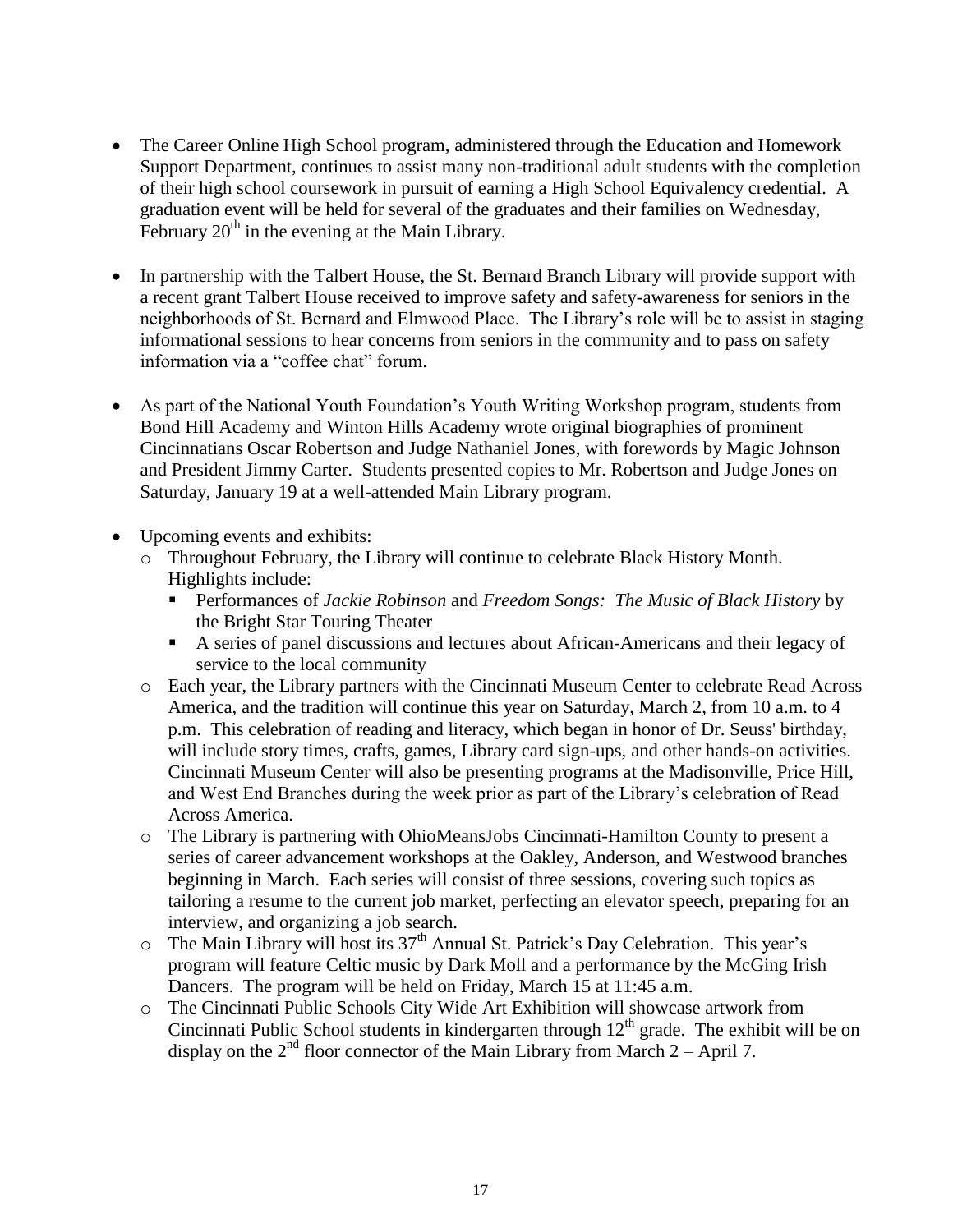# **DEVELOPMENT COMMITTEE REPORT**

Ms. Kohnen reported that:

- The Library Foundation's fall appeal generated 5% more in individual donations and contributions than the previous year. Donations are still being received because of the mailer and online efforts surrounding the appeal.
- The Johnson Foundation has renewed their support of the Library with a gift of \$10,000 to purchase an additional 50 seats for the very popular Treehouse program. Treehouse is an online training platform that offers individualized advanced workforce development learning tracks.
- On January 30, the Library Foundation welcomed the  $5<sup>th</sup>$  Writer-in-Residence, Jessica Strawser, with a small reception to celebrate the growth of the program and honor all the past Writers-in-Residence, the 2018 selection committee, and primary funder of the program, Naomi Tucker Gerwin.
- To better facilitate organizational coordination and communication, the Library has initiated a single-point of contact approach with the Friends and Library leadership. The Chief Development Officer is serving as the Library's liaison to the Friends.
- The Winter Warehouse Sale was held January 17–20 and despite harsh weather hosted more than 1,600 shoppers, with revenues 11% higher than in 2018. Given the success of the Winter Warehouse Sale and the relocated June 2018 Sale at the Warehouse (previously held at the Main Library), the upcoming June 2019 sale will be hosted at the Friends Warehouse June 1–8.

# *CONSENT AGENDA ITEMS*

Mrs. LaMacchia moved the Board approve the consent agenda as follows:

- Minutes of the Regular Meeting held January 22, 2019.
- Investment Report (summary of invested balances) as of December 31, 2018 and January 31, 2019.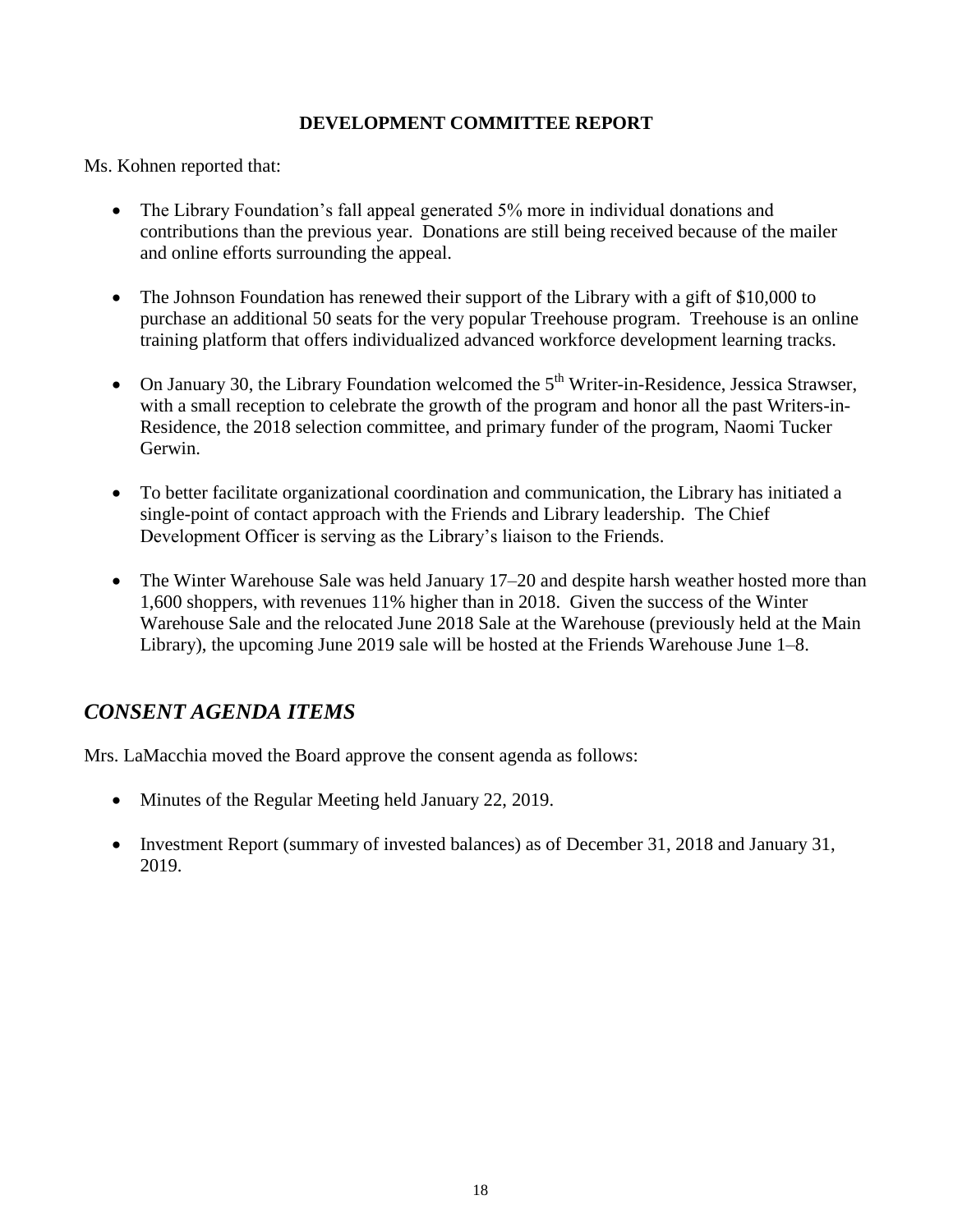**Investment Report**

|                                           | Amount          | Amount          |
|-------------------------------------------|-----------------|-----------------|
|                                           | 12/31/2018      | 1/31/2019       |
| <b>Fifth Third Investment</b>             |                 |                 |
| <b>General Fund</b>                       | \$2,000,000.00  | \$2,000,000.00  |
| Building and Repair                       | 250,000.00      | 250,000.00      |
|                                           | \$2,250,000.00  | \$2,250,000.00  |
| <b>Operating Account</b>                  |                 |                 |
| <b>General Fund</b>                       | \$17,239,727.71 | \$7,233,269.59  |
| Insurance/Indemnification                 | 230,000.00      | 230,000.00      |
| <b>Special Revenue Funds</b>              | 542,722.39      | 554,786.05      |
| Building and Repair                       | 3,549,811.76    | 9,890,521.78    |
| <b>Permanent Trust Funds</b>              | 1,368,217.51    | 1,363,101.70    |
|                                           | \$22,930,479.37 | \$19,271,679.12 |
| <b>STAR Ohio</b>                          |                 |                 |
| Building and Repair                       | 1,083,856.61    | 1,086,045.10    |
| <b>Managed Investments (Trust Funds):</b> |                 |                 |
| <b>Permanent Trust Funds</b>              | \$6,752,501.00  | \$6,752,501.00  |
| <b>GRAND TOTAL</b>                        | \$33,016,836.98 | \$29,360,225.22 |

- Monthly Financial Reports for the periods ending December 31, 2018 and January 31, 2019.
- Marketing Board Report December 2018 and January 2019.
- Contributions, Gifts, and Donations December 2018 and January 2019.

**CONTRIBUTIONS, GIFTS, AND DONATIONS RECEIVED GREATER THAN \$1000** December 1, 2018 - January 31, 2019

| Various Friends of the Public Library                    | Support for Programs                           | \$26,016.06 |
|----------------------------------------------------------|------------------------------------------------|-------------|
| 1/8/2019 Library Foundation                              | The Johnson Foundation - Support for Treehouse | \$10,000.00 |
| 1/8/2019 Hamilton County Genealogical Society Abell Fund |                                                | \$1,720.00  |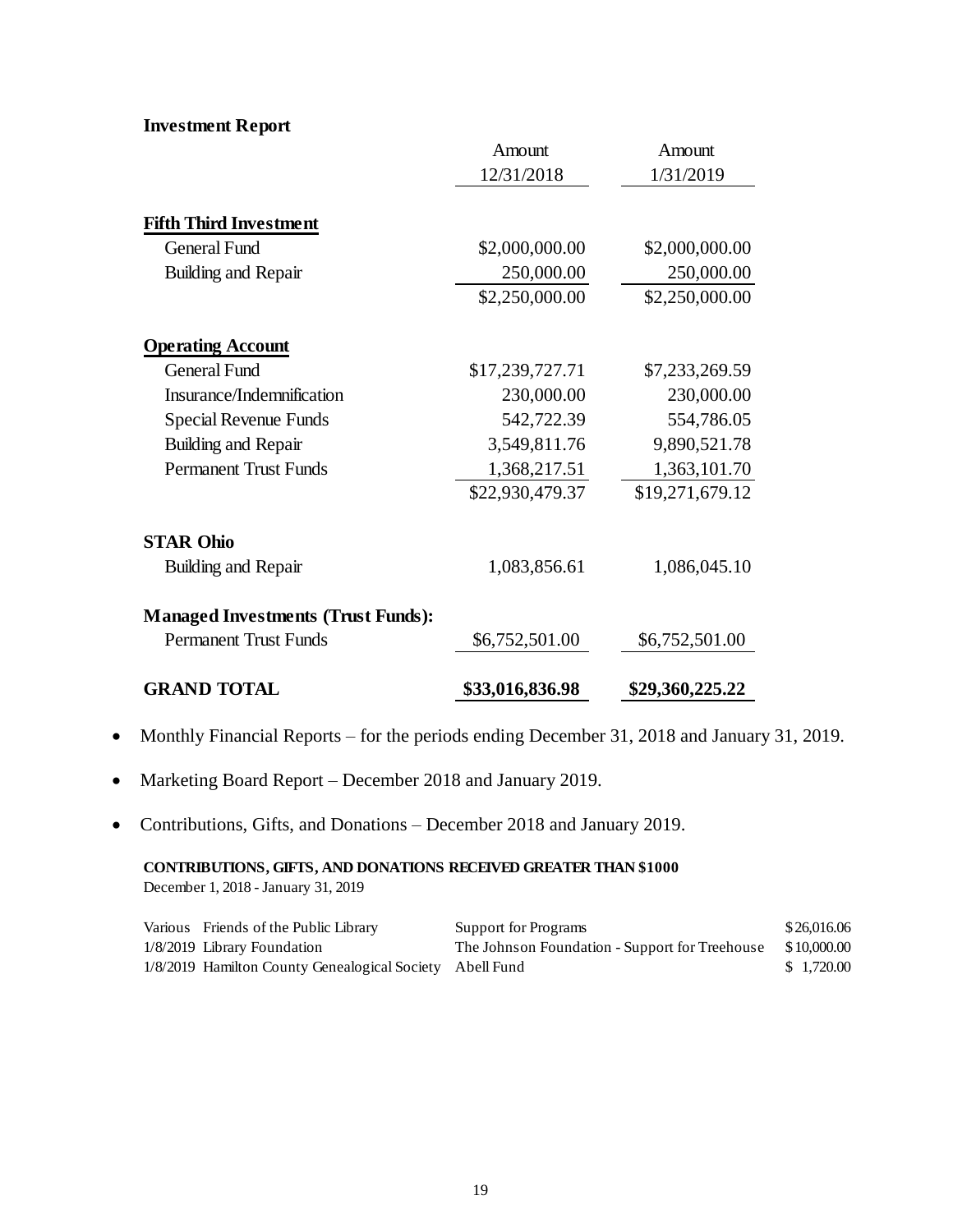Personnel Change Report reflects changes through January 26, 2019.

| <b>Action</b> | <b>Full Name</b>      | <b>Agency</b>                       | <b>Job Title</b>                               | <b>FTE</b> | Grade | <b>Eff.</b> Date |
|---------------|-----------------------|-------------------------------------|------------------------------------------------|------------|-------|------------------|
| Appointment   | Bour, Peter T         | <b>Forest Park</b><br><b>Branch</b> | <b>Library Services</b><br>Assistant           | 0.50       | 03    | 12/2/2018        |
| Appointment   | Chimenti, Anne M      | Deer Park<br><b>Branch</b>          | Homework Help<br>Aide                          | 0.30       | 01    | 12/2/2018        |
| Appointment   | Glemaker, Jacob M     | Popular Library                     | <b>Library Services</b><br>Assistant           | 0.60       | 03    | 12/2/2018        |
| Appointment   | Inskeep, McKenna K    | Popular Library                     | Library Services<br>Assistant                  | 0.50       | 03    | 12/2/2018        |
| Appointment   | Cohn, Sasha E         | Deer Park<br><b>Branch</b>          | Shelver                                        | 0.30       | 01    | 12/30/2018       |
| Appointment   | Fisher, Caitlin M     | Anderson<br><b>Branch</b>           | Shelver                                        | 0.30       | 01    | 12/30/2018       |
| Appointment   | Johnson, Melinda N    | Delhi Township<br><b>Branch</b>     | Shelver                                        | 0.30       | 01    | 12/30/2018       |
| Appointment   | Marshall, Justin M    | <b>Fiscal Office</b>                | Fiscal Specialist -<br><b>Asset Management</b> | 1.00       | 05    | 12/30/2018       |
| Appointment   | McQueen, Breana N     | Groesbeck<br><b>Branch</b>          | Teen Librarian                                 | 1.00       | 07    | 12/30/2018       |
| Appointment   | Mechley, Abigail N    | St Bernard<br><b>Branch</b>         | <b>Library Services</b><br>Assistant           | 0.50       | 03    | 12/30/2018       |
| Appointment   | Necessary, Robin R    | <b>HVAC</b> Services                | <b>HVAC</b> Technician                         | 1.00       | 06    | 12/30/2018       |
| Appointment   | Pancheri, Joseph S    | Information<br>Technology           | PC Support<br>Specialist                       | 1.00       | 06    | 12/30/2018       |
| Appointment   | Saylor, Shelby E      | Monfort<br>Heights Branch           | <b>Library Services</b><br>Assistant           | 0.50       | 03    | 12/30/2018       |
| Appointment   | Schultz, Juli L       | Sharonville<br><b>Branch</b>        | Shelver                                        | 0.30       | 01    | 12/30/2018       |
| Appointment   | Sullivan, Sean D      | Pleasant Ridge<br><b>Branch</b>     | Shelver                                        | 0.30       | 01    | 12/30/2018       |
| Appointment   | Tye, Madison R        | West End<br><b>Branch</b>           | Homework Help<br>Aide                          | 0.30       | 01    | 12/30/2018       |
| Appointment   | Wires, Jamie L        | <b>Blue Ash</b><br><b>Branch</b>    | <b>Library Services</b><br>Assistant           | 0.50       | 03    | 12/30/2018       |
| Appointment   | Gartner, Melissa L    | Elmwood Place<br><b>Branch</b>      | Children's<br>Librarian                        | 1.00       | 07    | 1/13/2019        |
| Appointment   | Han, Andrew M         | Sharonville<br><b>Branch</b>        | Homework Help<br>Aide                          | 0.30       | 01    | 1/13/2019        |
| Appointment   | Ivy, Maris A          | <b>Clifton Branch</b>               | <b>Library Services</b><br>Assistant           | 0.50       | 03    | 1/13/2019        |
| Appointment   | Liu, Edward           | <b>Clifton Branch</b>               | Library Services<br>Assistant                  | 0.50       | 03    | 1/13/2019        |
| Appointment   | Paff, Christina A     | Green Twp.<br><b>Branch</b>         | <b>Library Services</b><br>Assistant           | 0.50       | 03    | 1/13/2019        |
| Appointment   | Porter, Gabrielle A   | <b>Forest Park</b><br><b>Branch</b> | Shelver                                        | 0.30       | 01    | 1/13/2019        |
| Appointment   | Bodenstein, Shannon M | Loveland<br><b>Branch</b>           | Shelver                                        | 0.30       | 01    | 1/27/2019        |
| Appointment   | Bryant, Emma-Rose K   | Walnut Hills<br><b>Branch</b>       | <b>Library Services</b><br>Assistant           | 0.60       | 03    | 1/27/2019        |
| Appointment   | Heindel, Kim C        | Hyde Park<br><b>Branch</b>          | Shelver                                        | 0.30       | 01    | 1/27/2019        |

#### **Personnel Change Report**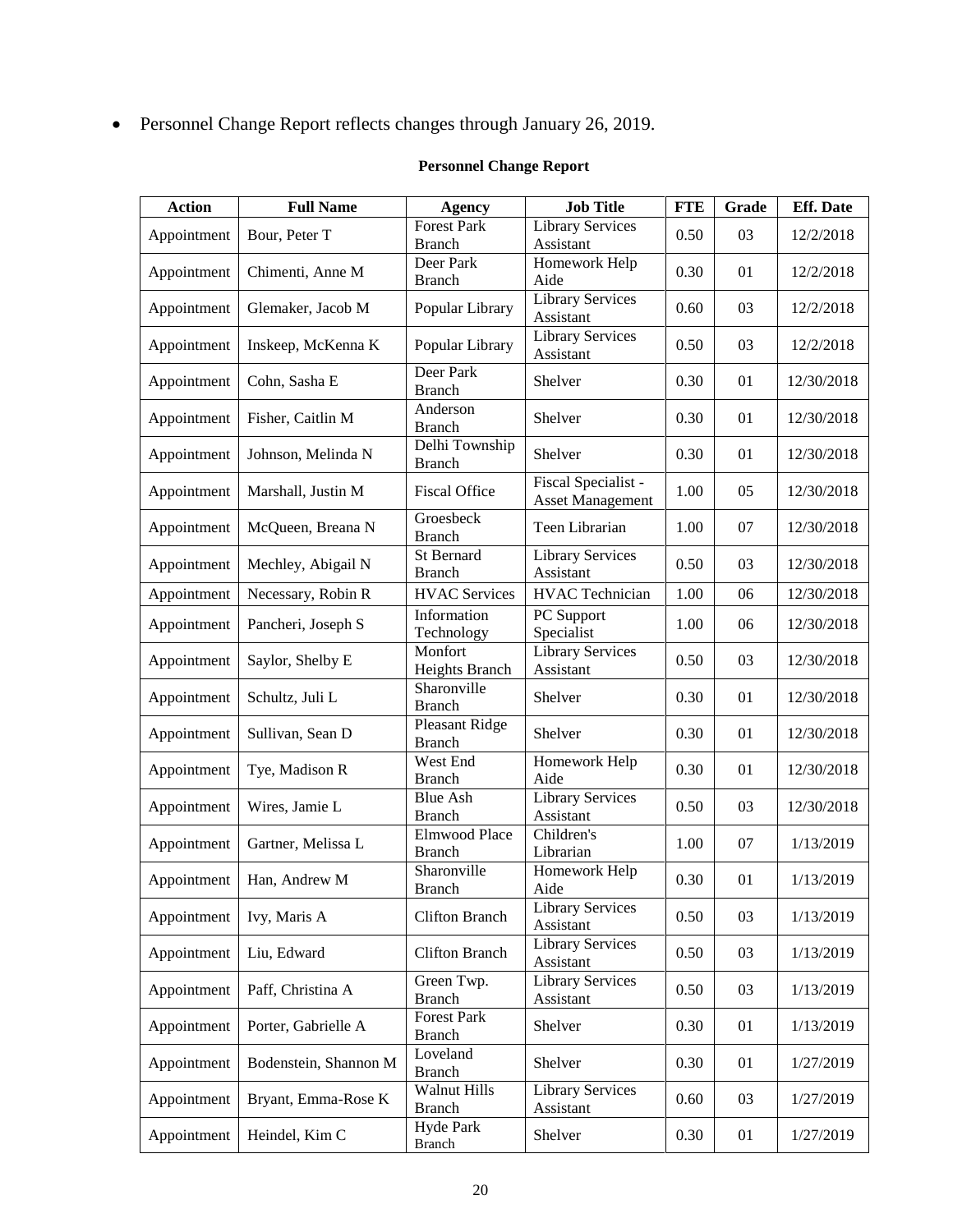| Appointment | Jaafari, Leila A       | <b>Youth Services</b>            | Shelver                                    | 0.60 | 01 | 1/27/2019  |
|-------------|------------------------|----------------------------------|--------------------------------------------|------|----|------------|
| Appointment | Toft, Anne C           | North Central<br><b>Branch</b>   | <b>Library Services</b><br>Assistant       | 0.50 | 03 | 1/27/2019  |
| Appointment | Bay, Melissa A         | Monfort<br>Heights Branch        | Shelver                                    | 0.30 | 01 | 1/27/2019  |
| Appointment | Hogue, Lemuel J        | Youth Services                   | Shelver                                    | 0.60 | 01 | 1/27/2019  |
| Change      | Dierker, Olivia G      | TechCenter /<br>MakerSpace       | Senior Library<br>Services Assistant       | 0.60 | 04 | 12/2/2018  |
| Change      | Ellis, Justin L        | Groesbeck<br><b>Branch</b>       | <b>Library Services</b><br>Assistant       | 1.00 | 03 | 12/2/2018  |
| Change      | Tyree, Brian C         | TechCenter /<br>MakerSpace       | Senior Library<br>Services Assistant       | 0.50 | 04 | 12/2/2018  |
| Change      | Hartlaub, Elizabeth V  | Mt. Healthy<br><b>Branch</b>     | Mid-Size Branch<br>Manager                 | 1.00 | 09 | 12/16/2018 |
| Change      | Hodges, Jessica R      | Popular Library                  | Shelver                                    | 1.00 | 01 | 12/16/2018 |
| Change      | Hartley, Megan R       | Anderson<br><b>Branch</b>        | Senior Children's<br>Librarian             | 1.00 | 08 | 12/30/2018 |
| Change      | Deschler, Donna D      | Westwood<br><b>Branch</b>        | Library Services<br>Assistant              | 0.50 | 03 | 1/13/2019  |
| Change      | Grayson, Thomas A      | Sorting & Mat.<br>Retrieval      | Sorter                                     | 1.00 | 01 | 1/13/2019  |
| Change      | Jones, Alia R          | <b>Youth Services</b>            | Senior Library<br>Services Assistant       | 1.00 | 04 | 1/13/2019  |
| Change      | Stenz, Bradford G      | Westwood<br><b>Branch</b>        | <b>Library Services</b><br>Assistant       | 1.00 | 03 | 1/13/2019  |
| Demotion    | Toren-Jones, Katheryn  | Norwood<br><b>Branch</b>         | Children's<br>Librarian                    | 1.00 | 07 | 12/2/2018  |
| Departure   | Lee, Brenda J          | Safety & Sec.<br>Services        | <b>Security Guard</b>                      | 1.00 | 05 | 12/3/2018  |
| Departure   | Bodenstein, Isabella G | Monfort<br>Heights Branch        | Shelver                                    | 0.30 | 01 | 12/5/2018  |
| Departure   | Rieder, Rachel H       | Green Twp.<br><b>Branch</b>      | <b>Library Services</b><br>Assistant       | 0.50 | 03 | 12/5/2018  |
| Departure   | Watts, Deja            | Price Hill<br><b>Branch</b>      | Senior Library<br>Services Assistant       | 0.50 | 04 | 12/5/2018  |
| Departure   | Hughes-Gartin, Jacob   | Sorting & Mat.<br>Retrieval      | Sorter                                     | 1.00 | 01 | 12/14/2018 |
| Departure   | Leja, Marek M          | Sorting & Mat.<br>Retrieval      | <b>Resource Sharing</b><br>Specialist      | 1.00 | 05 | 12/14/2018 |
| Departure   | Smith, Veronica N      | Marketing                        | <b>Content Specialist</b>                  | 1.00 | 07 | 12/14/2018 |
| Departure   | Tuchfarber, Riley      | Symmes Twp.<br><b>Branch</b>     | <b>Student Shelver</b>                     | 0.30 | 01 | 12/17/2018 |
| Departure   | Valerius, Cassidy H    | Madeira Branch                   | <b>Library Services</b><br>Assistant       | 0.60 | 03 | 12/19/2018 |
| Departure   | Cleary, Margaret E     | Northside<br><b>Branch</b>       | <b>Library Services</b><br>Assistant       | 0.60 | 03 | 12/29/2018 |
| Departure   | Raney, Lisa A          | Ed. & Hw.<br>Support             | Ed. & Homework<br><b>Support Assistant</b> | 0.60 | 04 | 1/4/2019   |
| Departure   | Salyers, Lisa M        | <b>Blue Ash</b><br><b>Branch</b> | Senior Branch<br>Manager                   | 1.00 | 10 | 1/4/2019   |
| Departure   | Sparks, Sydney M       | Information &<br>Reference Dept. | Senior Library<br>Services Assistant       | 0.50 | 04 | 1/4/2019   |
| Departure   | Hunt, Tyler J          | North Central<br><b>Branch</b>   | <b>Student Shelver</b>                     | 0.30 | 01 | 1/5/2019   |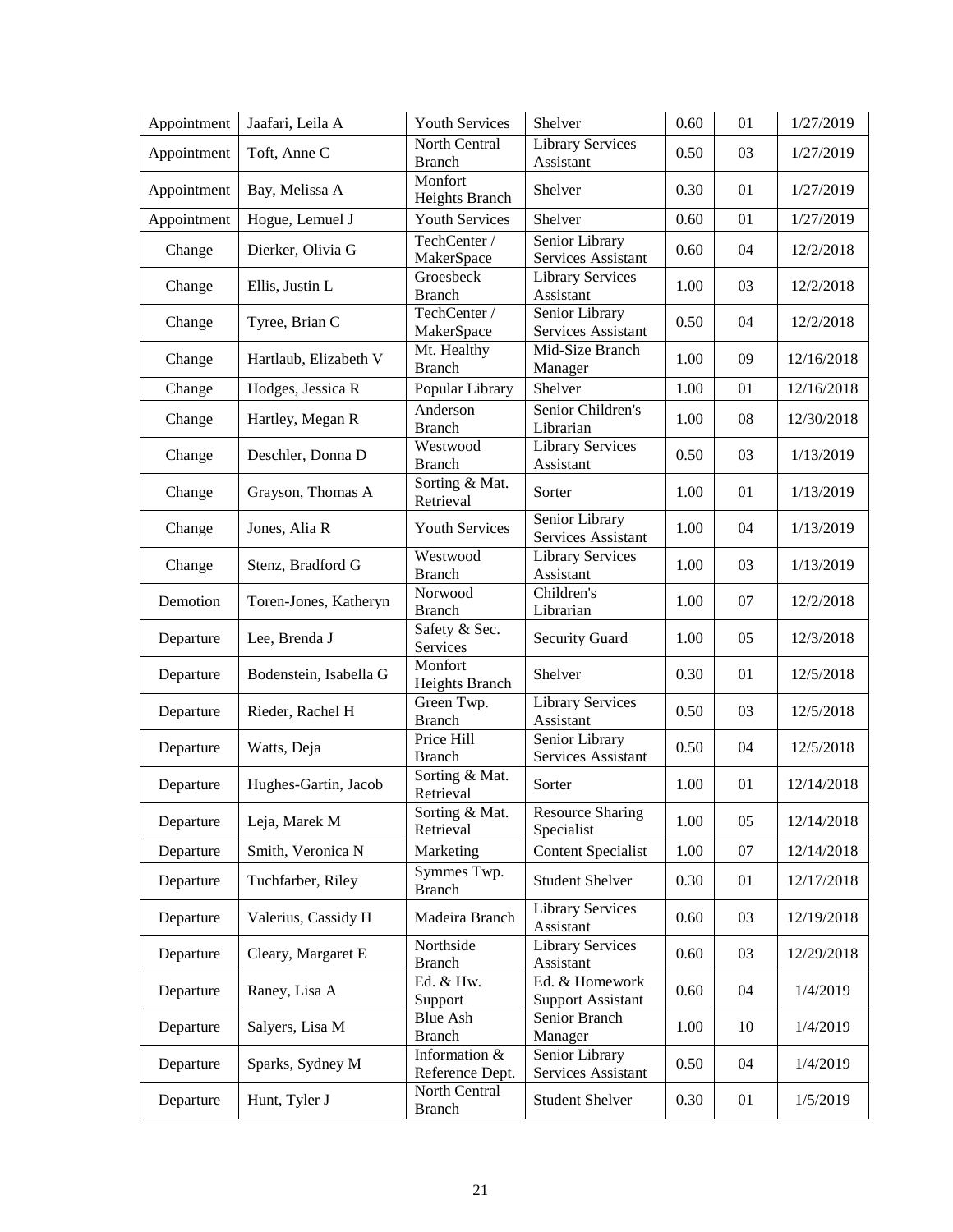| Departure | Wilson, Tamaiya J     | Bond Hill<br><b>Branch</b>          | Homework Help<br>Aide                 | 0.30 | 01 | 1/10/2019  |
|-----------|-----------------------|-------------------------------------|---------------------------------------|------|----|------------|
| Departure | Fontaine, Amy L       | Anderson<br><b>Branch</b>           | Library Services<br>Assistant         | 0.50 | 03 | 1/11/2019  |
| Departure | Stierwalt, Annette N  | Loveland<br><b>Branch</b>           | <b>Library Services</b><br>Assistant  | 0.50 | 03 | 1/11/2019  |
| Departure | Olinger, Chris A      | Information &<br>Reference Dept.    | Senior Library<br>Services Assistant  | 0.50 | 04 | 1/18/2019  |
| Promotion | Callon, John M        | Popular Library                     | Popular Library<br><b>Team Lead</b>   | 1.00 | 08 | 12/2/2018  |
| Promotion | Miller, Jordan M      | College Hill<br><b>Branch</b>       | Senior Library<br>Services Assistant  | 1.00 | 04 | 12/2/2018  |
| Promotion | Thompson, Michelle M  | Popular Library                     | <b>Library Services</b><br>Assistant  | 1.00 | 03 | 12/2/2018  |
| Promotion | Presley, Sondra A     | West End<br><b>Branch</b>           | <b>Branch Manager</b>                 | 1.00 | 08 | 12/16/2018 |
| Promotion | Ross, Ronald P        | Maintenance<br>Services             | Maintenance<br>Supervisor             | 1.00 | 07 | 12/16/2018 |
| Promotion | Scholl, Donald W      | Maintenance<br>Services             | Maintenance<br>Supervisor             | 1.00 | 07 | 12/16/2018 |
| Promotion | Schroeder, Claire M   | Madeira Branch                      | Children's<br>Librarian               | 1.00 | 07 | 12/16/2018 |
| Promotion | Sullivan, Jennifer E  | <b>Clifton Branch</b>               | Senior Library<br>Services Assistant  | 0.60 | 04 | 12/16/2018 |
| Promotion | Hartley, Megan R      | Anderson<br><b>Branch</b>           | Senior Children's<br>Librarian        | 1.00 | 08 | 12/30/2018 |
| Promotion | Pearson, Whitney C    | Genealogy &<br><b>Local History</b> | <b>Digital Services</b><br>Assistant  | 1.00 | 05 | 12/30/2018 |
| Promotion | Stegall, Lucas        | Sorting & Mat.<br>Retrieval         | <b>Resource Sharing</b><br>Specialist | 1.00 | 05 | 12/30/2018 |
| Promotion | Zigelmier, Kourtney K | Harrison<br><b>Branch</b>           | Senior Library<br>Services Assistant  | 1.00 | 04 | 1/13/2019  |

*12/02/18 - 01/26/19*

- Statistical Report for January 2019.
- Top Ten Circulating Titles for January 2019.

#### Ms. Redden seconded.

Voting for the motion: Ms. Allen, Mr. Hendon, Ms. Kohnen, Mrs. LaMacchia, Mr. Moran, and Ms. Redden … 6 ayes. The motion carried. **(06-2019)**.